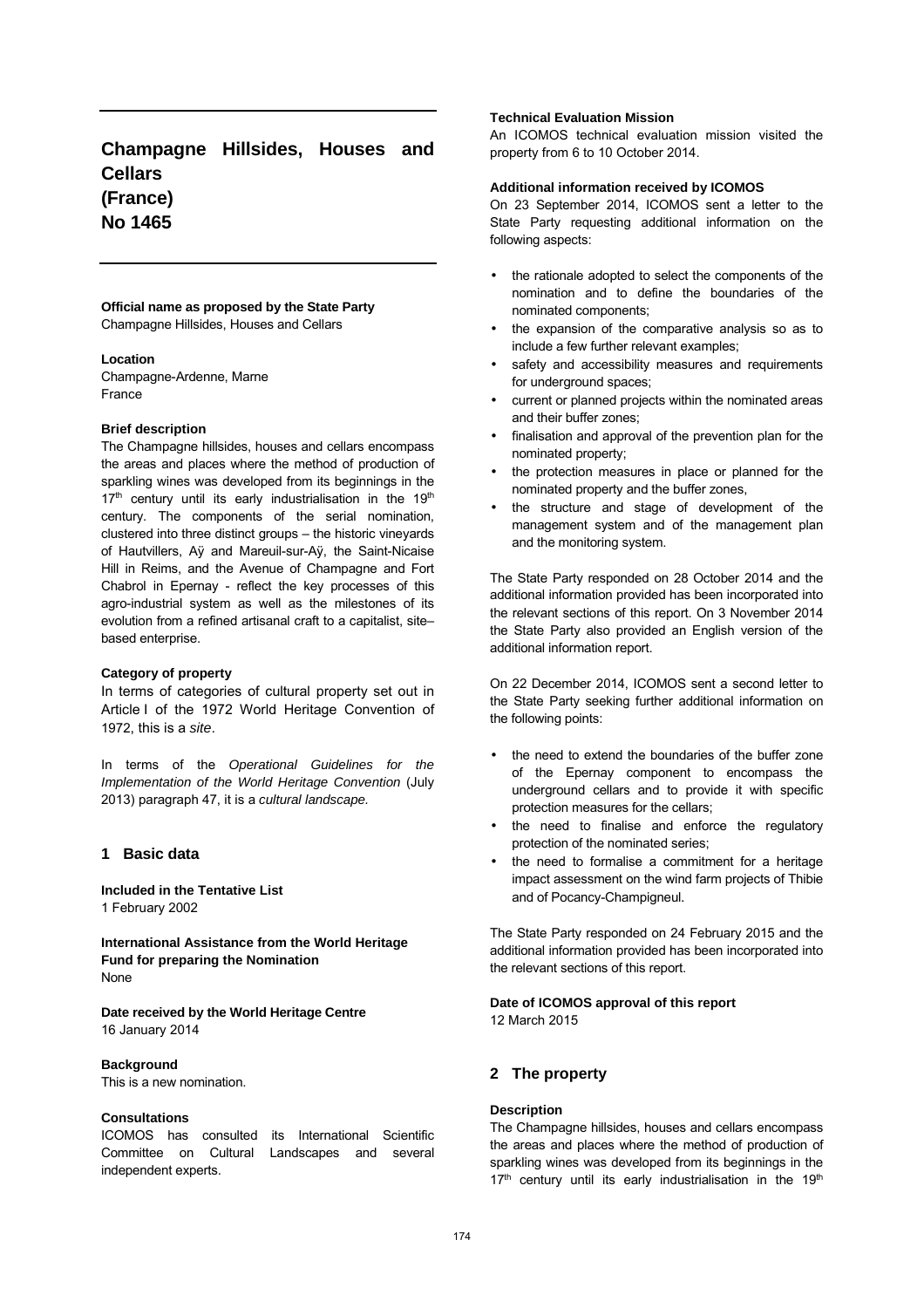century. The serial nominated property occupies a small part of the much larger current AOC vineyard region and includes fourteen elements that have been grouped into three clusters – vineyard hillsides, houses and cellars – and selected on the grounds of geomorphological, functional and historical criteria. These are located in three different places: the Saint-Nicaise Hill in Reims, the Avenue of Champagne in Epernay, and the villages of Hautvillers, Aÿ and Mareuil-sur-Aÿ. Epernay and the nominated vineyards lie in the Marne Valley and form a single territorial unit; Reims, with the Saint-Nicaise Hill, rises up to the north of the other clusters from which it is separated by a forested plateau and by the northern side of the Montagne de Reims.

The nominated components reflect the key processes of the agro-industrial system for the production of sparkling wine developed over the centuries from a refined winemaking craft.

The Champagne wine region is the northernmost area for vine-growing and the variability of its climate has a considerable influence on grape productivity; on the other hand the milder summer sun exposure and temperature allow for long maturation of the grapes and for the refinement of flavours.

The geomorphology of the region, characterised by sedimentary chalk formations belonging to the Paris basin, is the other key factor in the development of champagne. The limestone substrate acts as a water reservoir: rain and surface waters are rapidly absorbed and later released according to the rock porosity and the aboveground environmental parameters, thus allowing the vine plants to receive an adequate amount of water throughout the growing season. On the other hand, the poverty of nutrients in the limestone substrate has been compensated for by cultivation and reworking of the soil over the centuries.

The soft limestone and its early exploitation as a building material have left an important legacy that was revealed to be crucial for the development of large scale champagne production: former underground quarries were converted into cellars to exploit their stable micro-climate, which was found to be favourable for re-fermentation and champagne maturation. The softness of the stone substrate also facilitated the extension of underground cellars.

The production method of champagne involves a sequence of key passages: the rapid pressing of the grapes (mainly chardonnay, pinot noir, and meunier) that has to be carried out as early as possible after the harvest; the cleaning of the must; the re-fermentation in bottles, which produces, under stable climatic conditions, the CO2 responsible for the effervescence. Refermentation causes the degradation of the yeast, forming a sediment which needs to be removed: this has been achieved by progressively turning the bottles so as to move the yeast residue into the bottle neck from which it is removed (nowadays, after localised freezing).

This complex process has affected the entire production sequence, its organisation and its spaces: e.g., the refermentation in bottles requires extremely extended cellars with very stable climatic conditions, and, in the absence of the limestone quarries, it would not have been possible to obtain these conditions without major technical and financial investment.

The territorial structure of the region and particularly of the nominated serial property has been marked by the entire economy of Champagne in its rural, urban and industrial dimensions: human settlement is still concentrated in compact villages that grew up in areas not suited for vinegrowing, champagne–related industries also flourished to support this agro-industrial district (e.g., bottle and cork production), and the existing long-distance communication network was further developed through the construction of the railway, facilitating the distribution of champagne.

The description of the components is organised according to the three clusters in which they have been grouped: the historic hillsides of Hautvillers, Aÿ and Mareuil-sur-Aÿ, where champagne was pioneered; the Saint-Nicaise Hill in Reims and the Avenue of Champagne in Epernay, where specific districts developed for its production and commercialisation. From a functional perspective, the clusters comprise elements reflecting different aspects of the production chain: the supply source of the grapes - the vineyards; the places for the production of champagne – the cellars; and those for its commercialisation – the marketing houses. Although the clusters include elements belonging to different production phases, each of them exhibits a different concentration of functional elements, so that each cluster preferentially reflects one of the identified key phases.

Part 1 – the historic hillsides of Hautvillers, Aÿ and Mareuil-sur-Aÿ

The cluster includes seven components, reflecting mainly the phase of vine cultivation and grape-growing, with the three vineyard hill areas of Hautvillers, Aÿ and Mareuilsur-Aÿ, which are complemented by four underground elements representing the earlier system of cellars. The selected vineyard areas correspond to the most ancient vine-cultivated hillsides to be documented.

The historic vineyards include the first areas of vine cultivation, the villages of Hautvillers, Aÿ and de Mareuilsur-Aÿ and the grounds and the vestiges of Hautvillers Abbey, the Chateau of Montebello, as well as the viticultural infrastructure, such as the harvest huts and the presses which allowed grape processing in the immediate proximity of the vineyards, thus limiting as much as possible its transportation after the harvest. The underground heritage encompasses several cellars, among which is worth mentioning the Thomas cellar, which is the most ancient among the ones dug specifically to stock champagne (1673 AD), and the cellar of the Chateau Montebello (1770-1780 AD). In Aÿ and Mareuilsur-Aÿ the cellars extend upstream from the villages below the vineyard sides.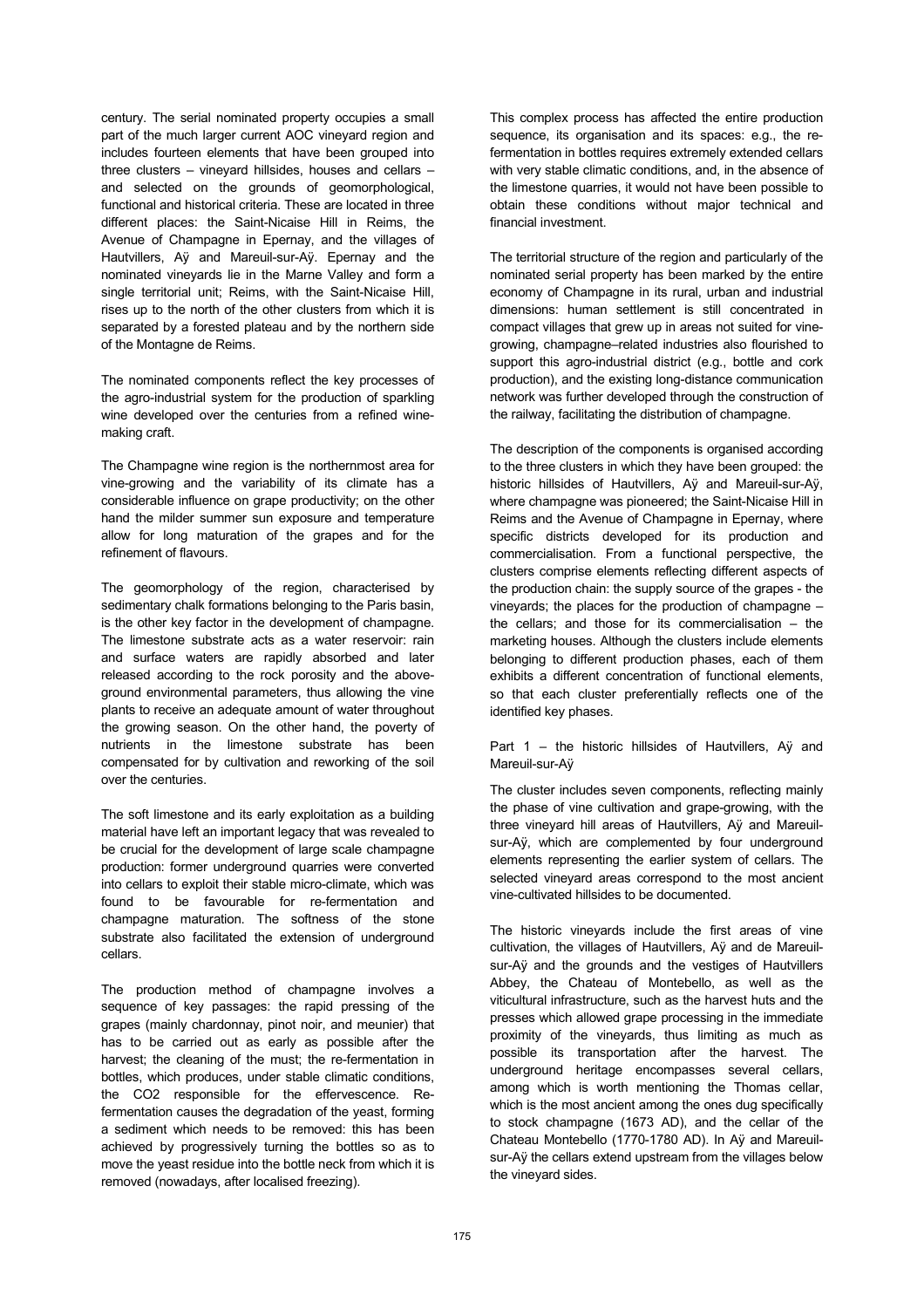The buffer zone extends into the rest of the vineyard region and to the villages of the hillsides including the communities of Cumières, Champillon and Mutigny, and one part of the forests delimiting the upper part of the hillsides. For visual and functional reasons, it encompasses the visible landscape unit as well as the forest on the upper part of the hillsides, as it was the forest that served the vineyards for their management.

#### Part 2 – Saint-Nicaise Hill in Reims

The component has been chosen to illustrate the integration of the champagne production process into the landscape and the effect upon the urban structure of the Champagne Houses. Saint-Nicaise Hill includes four components, three of which are below ground - the Charles Heidsieck, Ruinart, Pommery and Veuve Clicquot cellars, the Taittinger cellars (inside the medieval enclosure, under Saint-Nicaise Abbey) and the Martel cellars (old quarries reused since the  $18<sup>th</sup>$  century) – and the above-ground part of the Hill.

This comprises enclosures with urban vineyards, public spaces and parks (Parc de Champagne, Chemin Vert, Saint-Nicaise Church), illustrating the patronage and social initiatives by the Champagne Houses, complemented by industrial buildings and grand residences belonging to the heads of the Houses,(e.g., Chateau des Crayeres and Villa Demoiselle).

The most extensive network of underground galleries can be found here: former chalk quarries have been reused as cellars and connected via galleries to maximise their use. Their existence is revealed on the surface by vent structures emerging in vineyards and parks.

The buffer zone includes two distinct areas historically and morphologically connected to the component: the collective residential district situated between Saint Remi Cathedral and the Aisne Canal, the glass-making district and the university campus of Moulin de la Housse, thus ensuring the visual protection of the nominated component.

#### Part 3 – the Avenue of Champagne in Epernay

This cluster encompasses both above-ground and underground components: the Avenue of Champagne with the champagne showcasing facilities and the cellars, and Fort Chabrol as well as vineyards.

From the  $18<sup>th</sup>$  century onwards, the champagne merchants erected along this road – an important transport route from France to Germany - their headquarters, with production and reception facilities, cellars, as well as their dwellings. By virtue of the elegance and richness of the buildings, courtyards and gardens constructed by the Champagne Houses, the Avenue reflects the key role of trade in the development of champagne and its associated territory.

Fort Chabrol houses a research centre which was crucial for the recovery of vine cultivation after the spread of phylloxera and bears witness to the know-how developed to preserve vine-growing and to the solidarity amongst the champagne stakeholders. The buffer zone includes a large part of Epernay, almost corresponding to the ZPPAUP protection zone (Zone de protection du patrimoine, architectural, urbain et paysager).

#### **History and development**

Vine cultivation in the region was introduced in the Gallo–Roman era  $(2<sup>nd</sup>$  century AD) but it was only with the spread of monastic orders in the  $6<sup>th</sup> -7<sup>th</sup>$  centuries that the territory was colonised by abbeys (e.g., Saint Pierre d'Hautvillers), after which vineyards expanded and wine-making started being systematically practiced. Although much less diffused and documented, vine cultivation was not restricted to monasteries but was also an activity pursued by the gentry and the middle classes, interested in the revenues that wine-making yielded. On the other hand, the grape growing was carried out by tenants, a fact which is reflected in the small size of the plots.

The first wines produced were mostly red and still and had already been commercialised, since the 12<sup>th</sup>-13<sup>th</sup> centuries, when the need for financial resources by the monasteries encouraged the improvement of their wine production. This impulse drove the expansion of both demand and production: champagne wines found their way to Paris and to northern Europe, preparing the ground for the champagne revolution which took place in the 17<sup>th</sup> century in the vineyard area around Epernay and Hautvillers.

The first recognised protagonist of this revolution was the monk and wine-maker Dom Perignon who set the foundations of modern viticulture and wine-making.

The movement from still to sparkling wines owed a debt to England, where the passion for effervescence encouraged in the late  $17<sup>th</sup>$  century the search for a stabilised production process, which could be helped by scientific advancements of the 18<sup>th</sup> century. It was once again in religious complexes that further achievements were reached in defining the methodology for sparkling wine production.

The real change, however, happened when new investors entered the wine sector. They brought into this thus-far traditional activity their industrial and commercial experience developed in the textile sector as well as significant financial resources, paving the way for the swift progress towards the industrial production of champagne in the  $19<sup>th</sup>$  century. Within one century the production increased tenfold, mainly to be exported abroad: an internationalisation which has to be regarded as a founding element of the fortunes of champagne. Initially involved in the commercialisation and distribution, the new investors became, over time, wine producers themselves, whilst grape growing remained in the hands of local vine-growers.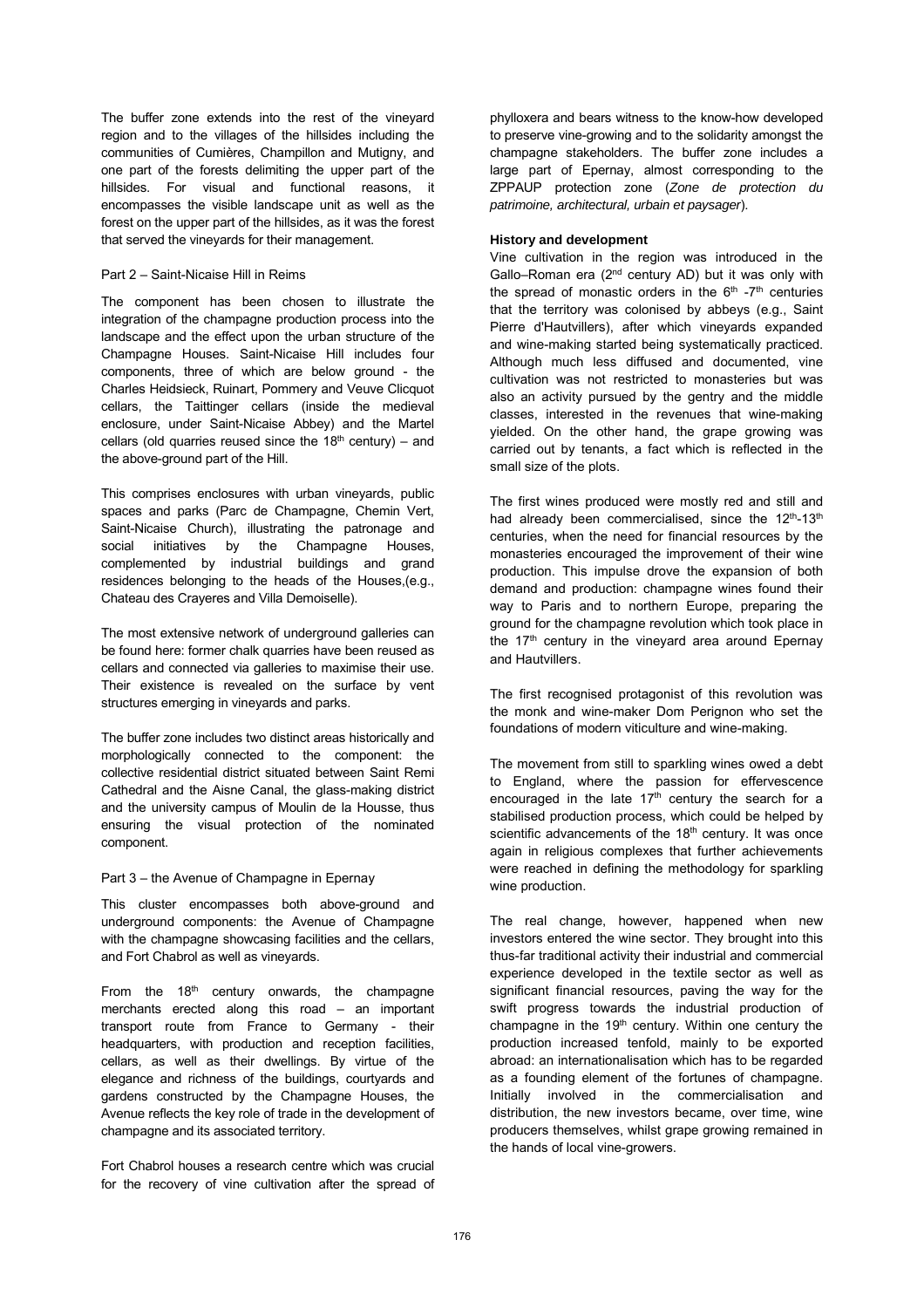The development of champagne production accompanied the progress of France from a traditional to a capitalist society, giving rise to a precocious agroindustrial system at the dawn of French industrialisation.

These changes in production and marketing attitudes also had a significant impact on the social and manufacturing structure. Reims was an important centre for wool textile production and commerce and, at the beginning, wine commercialisation was seen as a complementary activity to increase revenue but, with the growing fame of champagne and the decline of the textile sector, merchants turned strongly towards this enterprise.

The scale change in production caused the expansion of vineyards which extended over most of the hillsides around Epernay and Reims, and also brought substantial modification to the urban structure, the architectural language and the industrial profile of these towns.

Facilities required more and more space, therefore the Champagne Houses moved bit by bit outside the centre of Reims to occupy the Saint-Nicaise Hill, where numerous underground limestone quarries, exploited to build Reims, were located. These spaces enjoyed the most suitable indoor climate for the maturing of champagne and so were then turned into cellars, further expanded and connected with additional galleries. A similar process occurred in Epernay, where the Champagne Houses settled along the old trade road, built their production and showcasing facilities, and hollowed out an extensive network of cellars where modern equipment helped the improvement and stabilisation of the product.

The modernisation and expansion of wine production was accompanied by the improvement of long-distance communication routes through the opening of the manmade canal of the Marne river (1855) and the construction of the railway (1854). The Saint-Nicaise Hill proved to be a strategic location and several Champagne Houses placed their headquarters there.

The spread of phylloxera marked the beginning of a difficult period for champagne that ended only after World War II, when the remedial actions undertaken during the previous decades (e.g., the Champagne AOC recognition in 1935), coupled with the second industrial revolution and years of peace, could come to fruition and further expand internationally the potential of champagne.

# **3 Justification for inscription, integrity and authenticity**

#### **Comparative analysis**

The nomination dossier has identified for each selected criterion a number of 'indicators' corresponding to the values identified for the nominated property; thirteen in total have been singled out. Each indicator has been explained and contextualised so as to clarify the scope of its use in the comparative analysis and the rationale for the selection of examples and typologies of property, namely vineyards, agro-industrial product-related properties, properties related to industry and to the territory.

Fifty-three properties have been examined, out of which fourteen are related to viticulture, five to distillation, five relate to agro-industry in general, sixteen are related to resource extraction and fourteen to industry and infrastructure.

ICOMOS considers that the comparative analysis has been extended much beyond its relevant scope, by including thirty properties not associated with alimentary products. However, the overall architecture of the comparative analysis, although obviously built to demonstrate the specificity of the nominated property, contains elements of general validity, namely the clarification of the basic factors influencing productionrelated facilities and urban/territorial transformation and social phenomena, in relation to the natural resources exploited and to history.

Nonetheless, in October 2014 ICOMOS asked the State Party to expand the comparative analysis to include other areas where sparkling wines are produced, (e.g., the Prosecco Hills of Conegliano and Valdobbiadene on the tentative list of Italy), which were not mentioned in the first comparison.

The State Party submitted a supplement to the comparative analysis, examining the Prosecco Hills and the Vineyard Landscape of Piedmont: Langhe-Roero and Monferrato (Italy (2014), (iii), (v)), demonstrating the historical, technological and representational relevance of the nominated property also compared to these additional properties.

Upon ICOMOS' request, the State Party further clarified that the components of the series had been selected on the grounds of geography, historicity and representativity criteria. The identified selective factors are: the presence of the chalk formations on the surface, the historic grape supply basin, and the most relevant industrial heritage.

ICOMOS considers that the additional explanation provided has clarified the selective approach, which appears fully justified.

ICOMOS considers that the comparative analysis justifies consideration of this serial property for the World Heritage List.

#### **Justification of Outstanding Universal Value**

The nominated property is considered by the State Party to be of Outstanding Universal Value as a cultural property for the following reasons: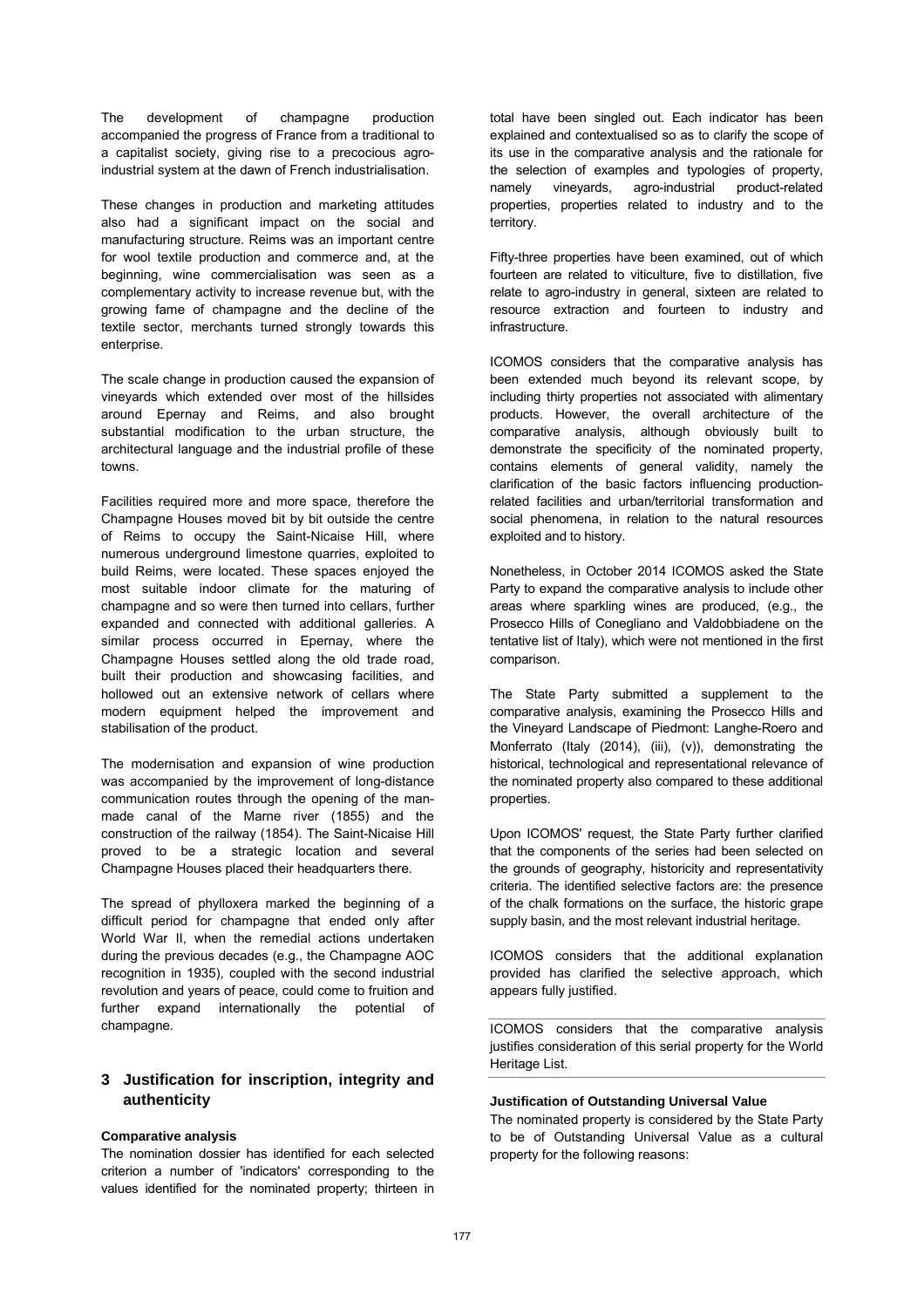- Overall the serial property illustrates in an exceptional manner how the evolution of champagne production from a highly specialised artisanal activity to an agro-industrial enterprise has left its mark on the territorial, landscape and urban structures, through the establishment of Champagne Houses with their showcasing and productive units, and through the adaptation of former quarries as cellars;
- The historic hillsides along with Hautvillers Abbey bear witness to the first experiments carried out from the  $17<sup>th</sup>$  century onwards to set up a stable and reproducible methodology to obtain sparkling wines; the villages, the first champagne houses and related cellars illustrate the specific relationship between the supply basin – the hillsides – from where the grapes were taken, the chain of production and the commercialisation of champagne;
- The Saint-Nicaise Hill in Reims outstandingly illustrates the role played by the production facilities and infrastructures in defining the urban structure and fabric of Reims; the former quarries now used as cellars attest to the importance of the peculiar geomorphology of the region in the rise of champagne as an industrial production as well as to the ingeniousness of wine-makers in taking advantage of this resource;
- The Avenue of Champagne in Epernay, with the commerce houses, the production facilities, the showcasing spaces and the underground cellars, illustrate exceptionally the close interrelations between production, distribution and marketing of champagne, as well as the importance of communication and trade routes in facilitating the spread of this product and in the definition of the urban structure of Epernay and the territorial organisation of the entire area.

The three clusters encompassing fourteen components reflect the entire agro-industrial process forming the basis of champagne production and also express the strong relationship with the territory and its geomorphological and climatic characteristics.

ICOMOS considers that this justification is appropriate because the key elements and factors of champagne production from its early stages until the affirmation of industrialised processes marked by the search for excellence are well and originally presented in the nomination dossier, which offers an accurate selection of the most relevant aspects and tangible testimonies of the story of champagne.

# **Integrity and authenticity**

#### **Integrity**

The delimitation of the vineyard component of the nomination is grounded on a detailed historical and landscape analysis. It only encompasses a small part of the current viticultural champagne AOC region, comprising the original core area where the champagne elaboration process was developed and where relevant elements illustrating this process still survive in an adequate state of integrity.

The built elements – vineyard villages, huts and grape vats, presses, etc. are closely connected to viticulture and allow a coherent readability of the vineyard landscape. These elements, which are part of the viticultural infrastructure, are almost all still in use, with the exception of a few huts and vineyard workshops.

The buffer zone covers the visible landscape unit as well as the forest, both for visual and functional reasons as the forest provided the wood necessary for the vineyards. The territory of the Municipality of Dizy is excluded in that it is not visible and exhibits a built heritage of lower quality.

The structure of the urban built fabric of Epernay, particularly the Avenue of Champagne, reflects clearly how the need for space and vicinity to communication routes of the industrial activity has oriented urbanisation.

In the Avenue of Champagne, the town-hall, located at the beginning of the Avenue, and some champagne houses, have recently been restored, improving the overall appearance of the Avenue. However, the homogeneity of its built fabric has been interrupted by two recent buildings. Some grounds located within the Mercier House estate at the south of the Place de la République are planned to be enhanced.

In this regard ICOMOS recalls the requirements of paragraph 172 of the Operational Guidelines concerning new projects.

On the Saint-Nicaise Hill in Reims, the cluster comprises the Champagne Houses, their underground cellars and the workers' garden-city of Chemin Vert. The location of the Houses outside of the town centre clearly reveals the development of champagne along with industrialisation. The buildings, erected in the second half of the 19<sup>th</sup> century, suffered major destruction during World War I but were rebuilt as exact copies. Some changes have occurred recently within the cellars to allow modern installations. The ambience of the hill has been or is being enhanced with the creation of parks in place of parking lots. The cellars retain their overall integrity in terms of the network and aspect; due to flooding vulnerability, some of them have been closed and in various areas the limestone has stability problems; different consolidation methods have been used, so far with unsatisfactory visual results. Improvements in this regard would be advisable.

In summary, ICOMOS considers that overall the rationale for the component selection is clear and wellgrounded, in that each element of the three clusters contributes to depicting the key geographical, technological and socio-historic factors that made possible the establishment and development of this remarkable agro-industrial landscape.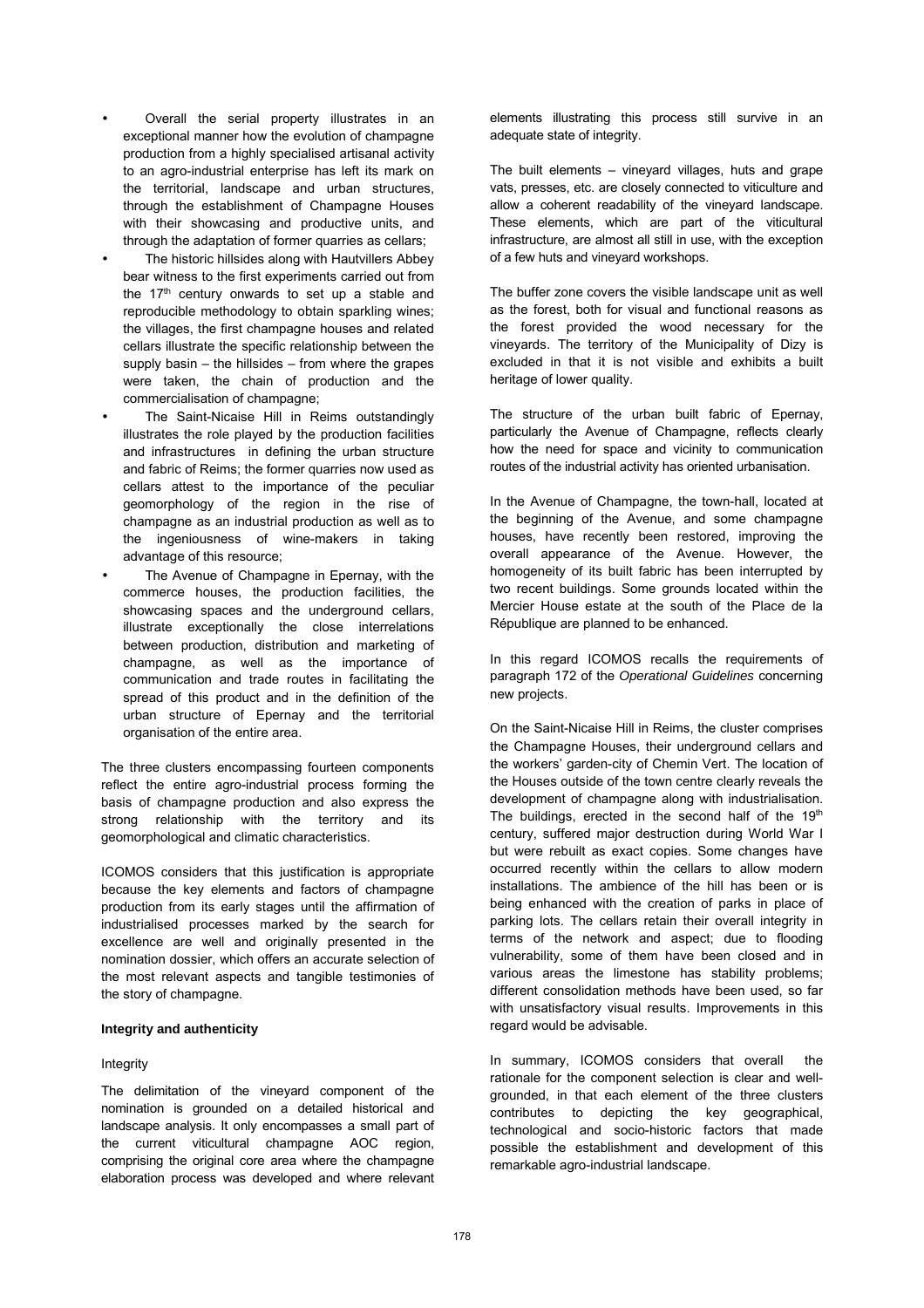ICOMOS considers that the integrity of the whole series has been justified; and that the integrity of the individual sites that comprise the series has been demonstrated.

# Authenticity

Centuries–long practices of vine cultivation in the nominated vineyards is robustly documented and the only relevant period of discontinuity relates to the spread of phylloxera, which however brought many changes in farming practices throughout all of Europe: autochthonous vine types had to be grafted onto American root-stock, the distribution of vines changed from randomly ordered to being aligned in rows; however, no alteration of vineyard plots have been undertaken. This can be ascertained on the ground but also in the cadastral documents which still show a fragmented parcelling, and only minor-scale parcel reorganisation has taken place. The farming practices have only partially changed and the most important ones must still be done by hand, e.g., harvesting the grapes.

World War I caused great loss of built fabric, due to the prolonged bombardments which Reims was exposed to; on the other hand, the Avenue of Champagne did not suffer any war damage. The champagne commerce houses were soon restored or reconstructed respecting the original design and architectural language, only the later erection of the Moët & Chandon house at the beginning of the Avenue represents a dissonant element. However, overall, comparison with historic photographs confirms the authenticity of setting and urban and architectural design. Inside, the adaptation of the showcase spaces to current tastes indicates that more changes have occurred to the internal décor.

The villages, on the other hand, underwent insensitive modifications concerning architectural details (e.g., window frames or façade detailing) or urban spaces to facilitate vehicular traffic, but these alterations are currently being remedied. The garden- city of Chemin Vert is well preserved but the rehabilitation programme needs to be strengthened by adopting a heritage approach.

Cellars are in a good state of conservation and intensively used for champagne production, particularly the superior qualities, which are traditionally manufactured by hand.

ICOMOS considers that the authenticity of the whole series has been justified; and that the authenticity of the individual sites that comprise the series has been demonstrated.

In conclusion, ICOMOS considers that the conditions of integrity and authenticity of the whole series and of individual components have been met.

# **Criteria under which inscription is proposed**

The property is nominated on the basis of cultural criteria (iii), (iv) and (vi).

Criterion (iii): bear a unique or at least exceptional testimony to a cultural tradition or to a civilization which is living or which has disappeared;

This criterion is justified by the State Party on the grounds that the nominated property, through the selected components, bears witness to the development of traditional knowledge and know-how through which the people of Champagne were able to overcome and exploit the limits imposed by the environment on vinegrowing and mastered the art of wine–making, developing the technique for sparkling wines through refermentation in the bottle. Technological innovation has always been at the heart of champagne-making which was also able to profit from outside investment. Britain impelled the evolution of taste and the first experiments to obtain sparkling wines, and contributed with its technological expertise (glass making and railways). Merchants and bankers from Germany, Lorraine and Alsace turned to champagne commerce and production and contributed substantially, with their business acumen, networks of contacts and capital, in the advancement of the enterprise, making possible the swift transition from a well-organised artisanal activity towards a large, site-based agro-industrial system. Champagne Houses and vine-growers were able to come to terms with their respective constraints and an early framework of vine/wine professions could develop.

ICOMOS concurs with this justification, although notes that the role of inter-professional organisations does not seem unique to the Champagne wine region, nor can glass–making and railways be considered British technological advancements peculiar to this specific area, having spread all over Europe.

ICOMOS considers that this criterion has been justified for the whole series.

Criterion (iv): be an outstanding example of a type of building, architectural or technological ensemble or landscape which illustrates (a) significant stage(s) in human history;

This criterion is justified by the State Party on the grounds that the serial property represents an exceptional example of a production system which has its supply basin in the vineyards, the production units in the cellars and the marketing side in the champagne houses. This agro-industrial system has given rise to specific territorial and urban organisations, as well as functional and representative architecture. It was also able to exploit previous infrastructure – an extensive network of former quarries – for the production and maturation of the wine. The early fame of the product pushed technological innovation and commercialisation which are embodied in a peculiar urban development, in the production and commercial facilities (champagne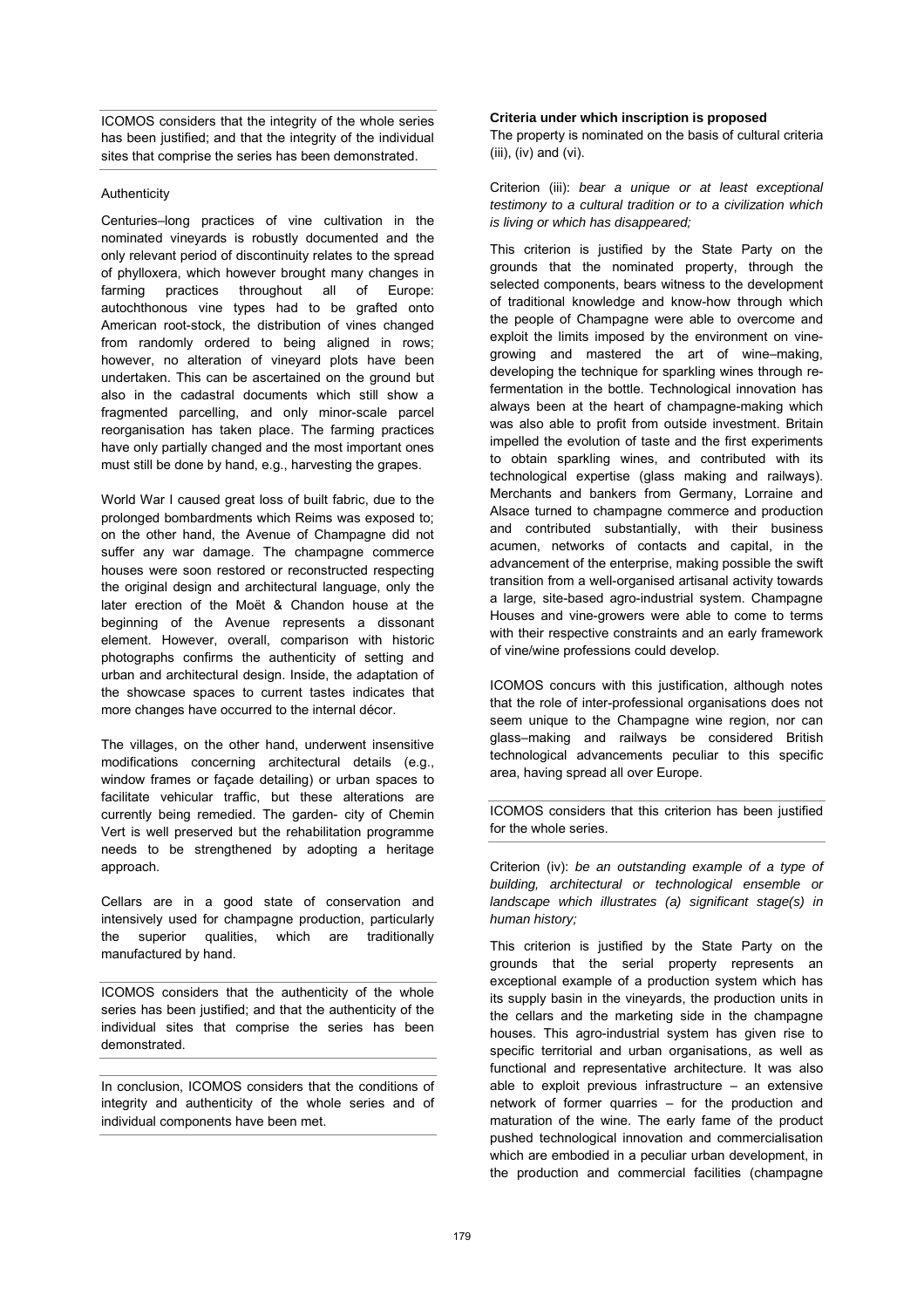houses, cellar network) and in the communication infrastructure that was developed over the centuries (the canal, the railway) to allow rapid distribution of the product.

ICOMOS considers that this criterion has been justified: the ensemble of the three clusters of components bears witness in different ways to the key factors that made possible the development of champagne and illustrate the functional and representational dimension of this early agro-industrial production landscape.

ICOMOS considers that this criterion has been justified for the whole series.

Criterion (vi): be directly or tangibly associated with events or living traditions, with ideas, or with beliefs, with artistic and literary works of outstanding universal significance:

This criterion is justified by the State Party on the grounds that champagne conveys a symbolic image which is unique to this wine. It enjoyed an early recognition by the European elites and courts from the 18<sup>th</sup> century onwards and had already become associated with the idea of the art of living well by the 19<sup>th</sup> century, becoming the symbol of celebration and reconciliation.

ICOMOS considers that while the arguments put forth by the State Party are well grounded, they refer to the product that is the outcome of the agro-industrial system of which the nominated serial property represents the tangible materialisation that make comprehensible and appreciable that system and its associated territorial and urban organisation.

ICOMOS notes that the World Heritage Convention is a property–based Convention and therefore it is properties that are evaluated and inscribed as unique, exceptional or representative examples illustrating human endeavours, achievements and values, and not the products that result from manufacturing or farming processes, although their quality and recognition may contribute to the understanding of the scope of certain aspects of human development and therefore reinforce other criteria.

ICOMOS however considers that the nominated serial property and particularly the Saint-Nicaise Hill, with the monumental quarry-cellars and the early Champagne Houses, and the Avenue of Champagne, with the showcasing spaces of the commerce houses, convey the world–renowned image of champagne as a symbol of the art of living and celebration.

ICOMOS considers that this criterion has been justified for the whole series.

ICOMOS considers that the serial approach is justified and that the selection of sites is appropriate.

In conclusion, ICOMOS considers that the nominated property meets criteria (iii), (iv) and (vi) and conditions of authenticity and integrity.

#### **Description of the attributes**

The nomination dossier provides a detailed account of the attributes of the nominated serial property and therefore it represents a reference for a comprehensive inventory of important features and characteristics that make explicit and understandable the Outstanding Universal Value. Here only a synthesis of that account is presented.

The natural amphitheatre of the historical chalk hillsides of Hautvillers, with the village at the top, and its landscape and vernacular heritage, Hautvillers Abbey and the underground cellars dug into the hillsides (the Thomas cellar and the cooperative cellars), illustrate how the geomorphology of the region was exploited for winemaking and the system of grape supply and wine production, and bear testimony to vine-growing and winemaking's historic heritage.

The hillsides of Aÿ, facing the Marne valley, have been almost exclusively devoted to the culture of vine-growing for more than four centuries. At the foot of the hill, there lies the town of Aÿ, with its tightly-packed houses running along its main streets; once surrounded by a perimeter wall, it is now replaced by a belt of boulevards. The Boulevard du Nord links the town to the vineyards, and is now home to several Champagne Houses, with their underground cellars that were dug under the hillsides and connect the built up areas to the vineyards.

The hillsides of Mareuil-sur-Aÿ offer an expansive view over Épernay, the Marne valley, and far eastward over the plain, and exhibit a very diverse range of features due to their varying exposure. Located at the foot of the hill, the village of Mareuil is associated with the Château de Montebello which is a fine neoclassical building and a production estate with outbuildings housing the grape press and fermentation vessels and a tower containing offices, as well as a network of underground wide-vaulted galleries.

The Saint-Nicaise Hill in Reims is a fine illustration of how the champagne production process has been integrated into the landscape and how the Champagne Houses have affected the urban structure. The above-ground section of Saint-Nicaise Hill is located on the edge of the city and is home to enclosed urban vineyards, large public spaces and several grand residences owned by the heads of the Champagne Houses. The hill is also marked by evidence of corporate patronage and social initiatives, with the Parc de Champagne and the garden city of Chemin Vert and its remarkable Saint-Nicaise church.

The underground part of Saint-Nicaise Hill encompasses an extensive set of underground chalk quarries and the galleries linking them together. They illustrate the genius of the Champagne region: long-abandoned, former chalk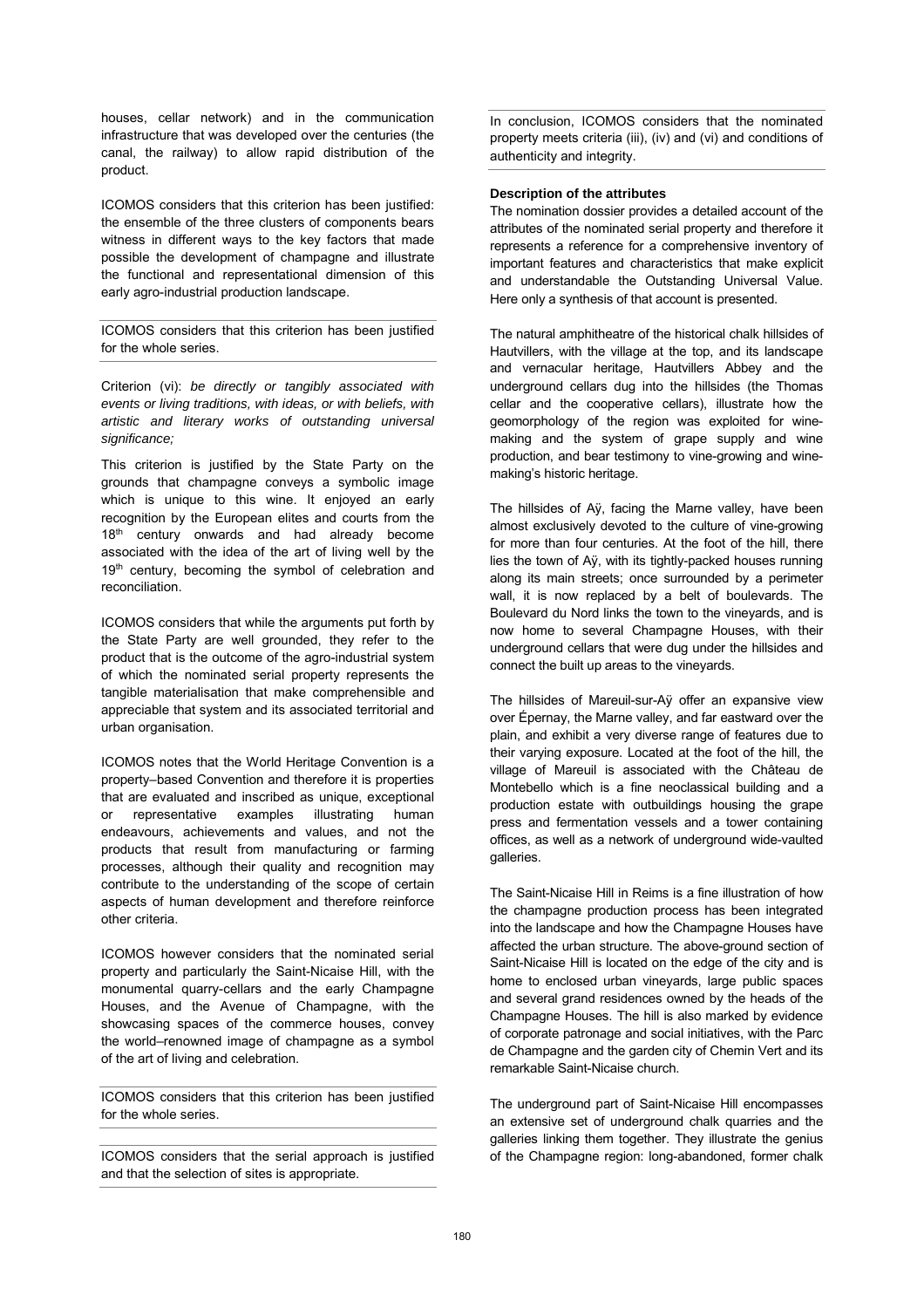quarries were given second lives as cellars still in use today for wine-making and storage.

The Avenue of Champagne in Épernay is a particularly remarkable example of the creation of a production site. It comprises vineyards, industrial buildings, cellars, reception buildings and other prestigious constructions, and associated gardens and parks. They illustrate the history of the birth, expansion and current situation of the Champagne Houses, recounting the development of the production tool and transport infrastructure — linking first to Paris and then to the European capitals before finally establishing connections with the rest of the world — and the construction of showcase buildings. Located in the immediate vicinity of the Avenue of Champagne is the final element, Fort Chabrol, a wine-making research centre which has a very special place in the history of champagne wine-making.

# **4 Factors affecting the property**

On the historic hillsides component, no urban development is allowed in the forest, the vineyards and the floodplain areas. Development can only occur in areas already built-up, which causes some pressure on the historic structure of the built environment.

At the moment it is very difficult to envisage scenarios which may cause the unequivocal decline of champagne and affect the economic base of the region. Climate change may certainly influence production rates or quality; to date, these changes have only had a positive impact, reducing winter frosts. However, in this regard, research has been initiated by the Inter-professional Committee of Champagne.

The transfer of agricultural activity may also be detrimental but this has not occurred within the nominated property: while service areas have been created outside it, this has not caused the abandonment of facilities located on the historic hillsides.

On the other hand, ICOMOS notes that agricultural practices have already caused water pollution and a substantial reduction of biodiversity, due to the use of pesticides. Some measures are envisaged, e.g., ecological or green corridors, to promote the safeguarding of important landscape elements; however no programme for the protection of threatened species is in place.

Due to the specific geological stratigraphy, landslides threaten the upper area of the historic hillsides, in particular the villages of Hautvillers and Ay. Erosion and run off also represent a constant threat that is being counteracted by allowing grass to be grown in the vineyards, an effective measure that needs to be extended. Flooding risks concern the Marne river plains (in the buffer zone).

The Avenue of Champagne could experience some development pressure, in relation to the search for new forms of showcasing by the Champagne Houses and in fact, some new buildings, not completely in line with the overall character of the Avenue, can be found on its eastern side. ICOMOS notes that no significant regulations exist to avoid these trends which need, however, to be regulated to avoid further dissonant elements in the Avenue.

The Avenue underground is fragile due to the vast network of cellars. However, the latest significant subsidence event dates back to ~100 years ago.

Tourism may also become a threat: currently the Avenue is visited each year by ~450,000 people and great efforts are required to manage these numbers.

The use, modernisation and development needs of the large Champagne Houses may affect particularly the nominated components concentrated on Saint-Nicaise Hill: a number of activities are being moved to other sites for rentability or rationalisation reasons and therefore real estate is also being sold. Apparently, however, so far this trend has not affected the nominated property.

Due to the presence of underground cellars and galleries, certain areas of the Saint-Nicaise Hill are prone to subsidence and some cellars have had to be abandoned due to instability. These threats, on the other hand, reduce the urban pressure, as new construction possibilities are very limited.

In its first letter, ICOMOS asked for additional information from the State Party on this aspect.

The regional scheme for wind turbines foresees the development of wind farms in the region so as to raise the installed power to 3000 MW by 2020. The direct setting of the nominated serial property is not classified as a favourable area but, according to the additional information provided by the State Party upon ICOMOS' request, a new wind farm is already approved in the municipality of Thibie, some 20km from the historic hillside component, counting nine further turbines to be added to thirty already existing, and a further one, not yet approved, counting presumably thirteen turbines in a location much closer to the nominated property, between Pocancy and Champigneul.

ICOMOS considers that the high concentration of windfarms in the same area and in the same sight direction may have a negative visual impact on the nominated property. Particular attention should be given to the second proposal, as this is much closer to the nominated property and therefore much more visible from it.

In December 2014, ICOMOS sent a second letter to the State Party requesting additional information on the need to develop an Heritage Impact Assessment for the planned wind farms before work for their erection begins.

The State Party responded that it is its intention to maintain the proposed Outstanding Universal Value of the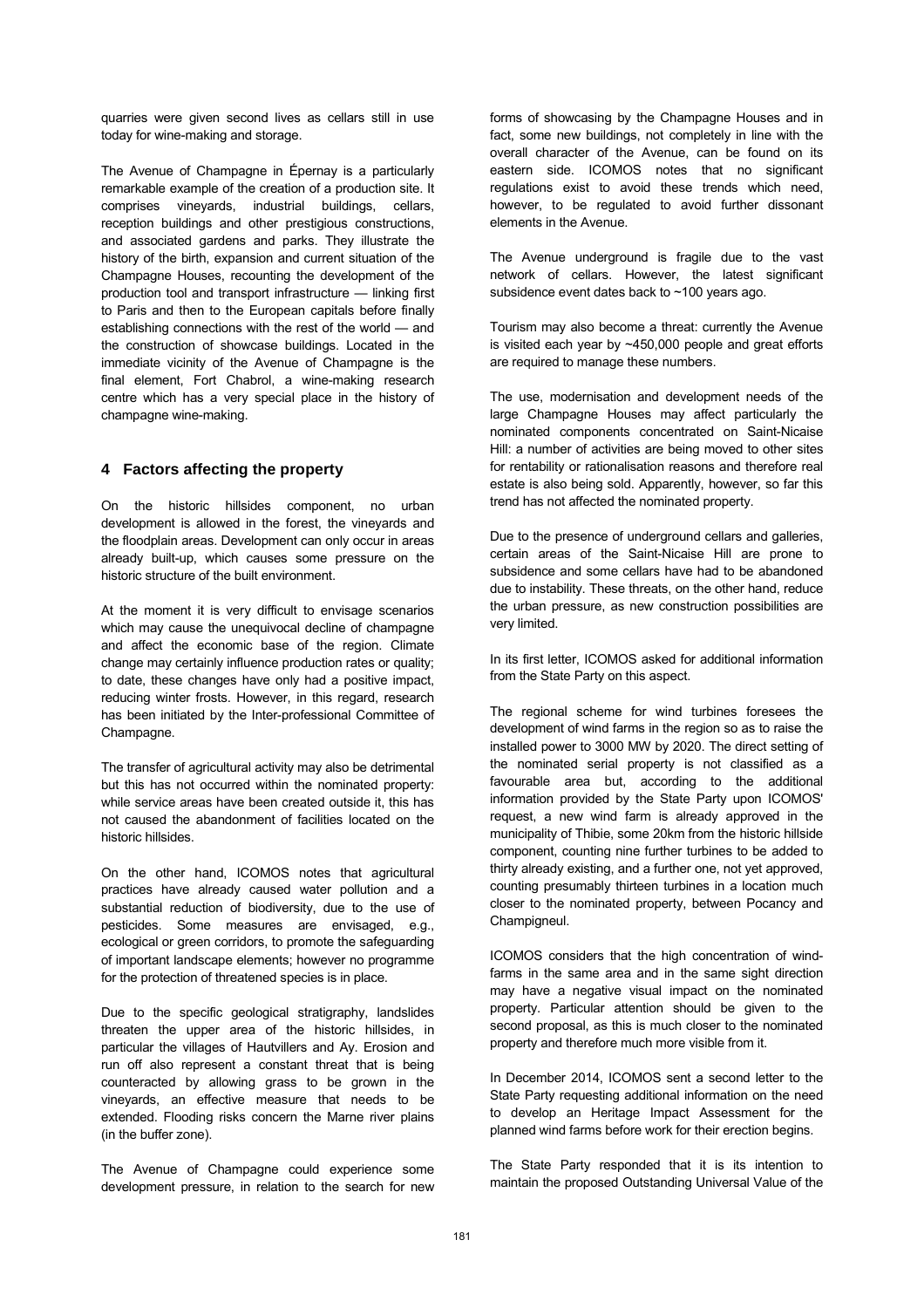nominated property, particularly through official examination procedures, and to keep the World Heritage Committee informed, via the World Heritage Centre, on any further project that could affect its value.

The State Party further explained the legislation and procedures to which wind turbine projects are subject, clarifying that they can be refused by the Prefect if the works to be carried out are found to be detrimental to the character of the landscape or of the monument's perspective.

The project of the Thibie wind farm has been assessed within the State's statutory procedures as not challenging the proposed Outstanding Universal Value of the nominated property: the 9 turbines to be added to the existing 30 turbines are planned to be laid down at the same distance, with the same geometry and alignment, therefore overall they will only slightly increase the visual impact of the existing wind farm, which is held to not be particularly significant due to the distance and position in the open panorama of the Champagne plains. For these reasons the authorization for the extension project was issued in October 2014. Construction works will begin in 2015 and the wind farm will be operational in 2016.

With regard to the Champigneul-Pocancy wind farm, the State Party informs that its planned location lies at a distance of 10km from the nominated property and its buffer zone, and is expected to be perceivable only from the same points of view as the Thibie wind farm. Additional information is required from the project contractor and this is expected to be made available by May 2015, with a decision expected by the end of 2015.

With regard to the Thibie wind farm addition, ICOMOS considers that the additional information provided by the State Party may be considered acceptable. On the other hand, ICOMOS considers that the results of the assessments currently being carried out within the State's statutory procedures for the Champigneul-Pocancy wind farm projects should be submitted to the World Heritage Centre by 1 December 2015 and before any commitment to construction is made.

ICOMOS welcomes the information concerning the State Party's intention to launch an impact study on co-visibility aspects of wind farms and World Heritage Properties or those eligible for World Heritage status. This study may result in the revision of the wind farm map with identification of exclusion and vigilance zones. ICOMOS considers that it would be useful that the State Party submits the results of this study, when completed.

Finally ICOMOS considers that measures to protect or reintroduce biodiversity within the nominated property should be sought and implemented.

their corresponding above-ground areas. Overall the plans for increasing energy production from renewable resources may negatively impact on the property, therefore the results of the impact assessment being prepared for the Champigneul-Pocancy wind farm should be submitted to the World Heritage Centre by 1 December 2015 before any commitment is made.

# **5 Protection, conservation and management**

# **Boundaries of the nominated property and buffer zone**

The boundaries of the components are clearly defined and comprehensible on the ground. In the historic vineyards the distinction between those included in the nominated property and those which are part of the buffer zone are not visibly discernible but understandable on the basis of the historic analysis. All elements needed to allow understanding of the coherence of the agro-industrial production chain as well as its industrialisation and its orientation towards a more and more globalised market are included within.

In Reims and Epernay a large part of the nominated property is covered by the protection zones that encircle the protected historic monuments: in the vineyard component this concerns the major part of each built area, while the vineyards are only included for a minor part in the listed site ('site inscrit') of "Hautvillers – Berceau du Champagne". However, the whole of the hillside components and their buffer zone are encompassed within the Regional Natural Park of the Montagne de Reims. In Epernay the perimeters of the nominated property and of the buffer zone coincide with the existing landscape, urban and architectural protection zone (ZPPAUP).

ICOMOS has requested additional information from the State Party concerning the rationale adopted to delimit the nominated components and their buffer zones. The State Party provided an augmented explanation of the delineation of the boundaries for all components that overall justifies the proposal advanced by the State Party.

Buffer zones have been conceived for all components, although none has been specifically foreseen for the underground cellars, despite the instability problems they face.

ICOMOS considers that the problems of instability of the cellars cannot be underestimated and should be addressed through specific studies so as to understand the possible scope of an effective buffer zone for this particular type of heritage. The additional information provided by the State Party on the underground heritage focuses on safety requirements, however, structural problems apparently have been addressed on a case-bycase basis.

ICOMOS considers that the main threats to the property are development pressure in urban areas and larger villages, landslides and soil instability on the hillsides, and structural instability for the underground cellars and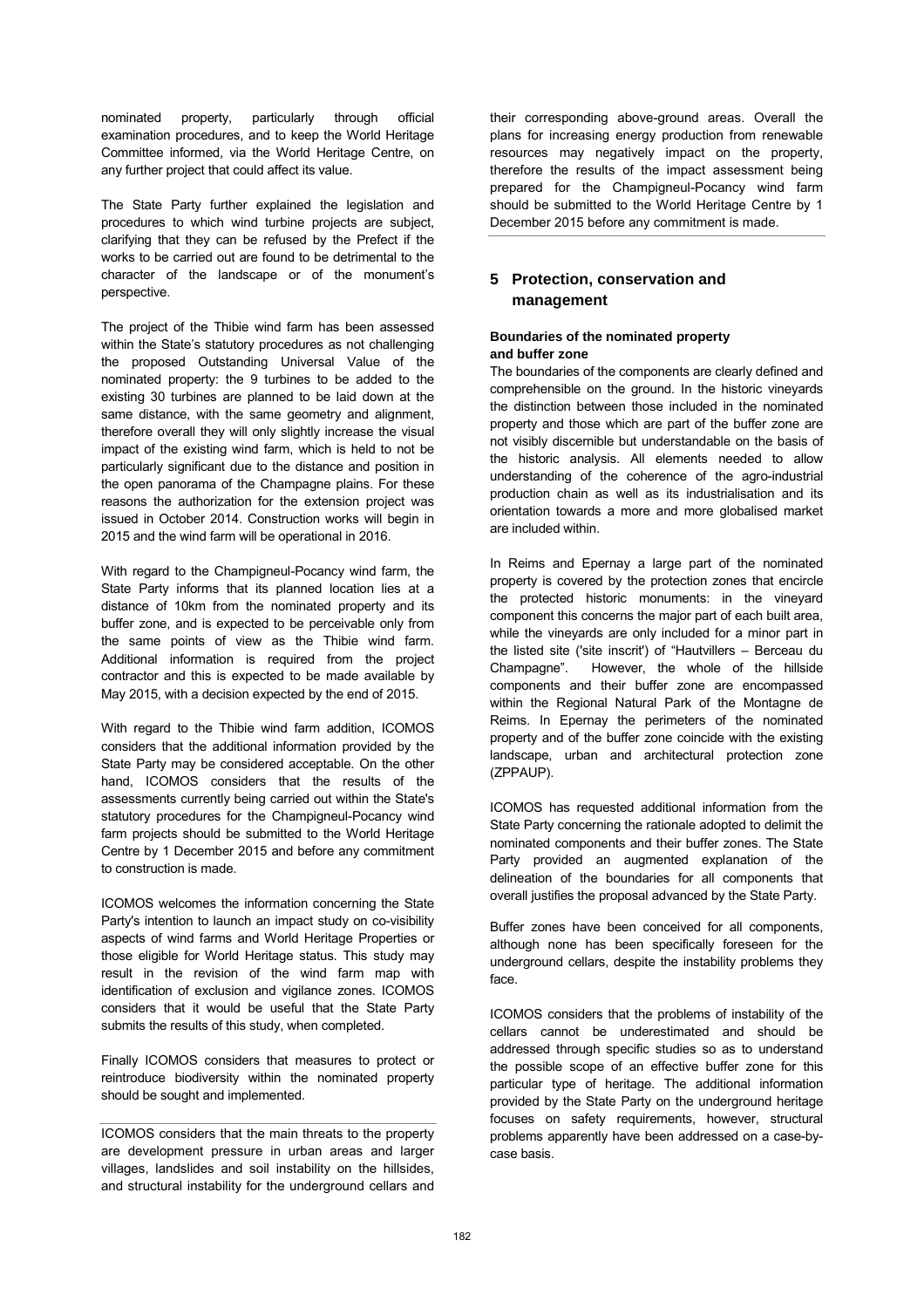In line with paragraph 104 of the Operational Guidelines, the role of a buffer zone is to provide an additional layer of protection to the nominated property and this should be pursued through appropriate mechanisms.

Therefore buffer zones should be established taking into account the specific characteristics and weaknesses of the property to be protected.

At the moment, the only area where no surface buffer zone covers the underground heritage is part of the cellars located below the Avenue of Champagne in Epernay, where subsidence problems have occurred in the past.

In its second letter dated 22 December 2014, ICOMOS asked for additional information on the possibility of extending the buffer zone of the Epernay components to cover also the above-ground areas corresponding to the cellars and to provide it with protection measures in the framework of the modification of the ZPPAUP into an AVAP.

The State Party responded on 24 February 2015, informing that modifying the perimeter of the ZPPAUP in the process of establishing an AVAP is an opportunity to strengthen the protection of the underground heritage, by including ad hoc measures that regulate above-ground works. Additionally, the State Party informs that the boundaries of the buffer zone in Epernay have been extended to encompass the underground heritage. This has been incorporated into the official maps and in the nomination dossier. The area included in the buffer zone has also been recalculated.

Following the additional information received by the State Party, ICOMOS considers that the boundaries of the nominated property and of the buffer zone are adequate. ICOMOS recommends that updated information on progress in the finalisation of protection reinforcement be submitted to the World Heritage Centre by 1 December 2015.

ICOMOS however considers it useful that the State Party undertakes a comprehensive study of the structural behaviour of the quarries in Saint-Nicaise Hill in relation to their geomorphology and previously-reported instability problems, and submit to the World Heritage Centre preliminary outcomes by 1 December 2016 with a view to defining specific protection measures.

# **Ownership**

The ownership profile of the nominated property is complex and includes privately-owned land and buildings as well as wide areas belonging to the public domain.

# **Protection**

The clusters of components in Reims and Epernay are covered by the protection areas (500m radius) of protected historic monuments (abords des monuments historiques). In Epernay a Protection Zone for the architectural, urban and landscape heritage (ZPPAUP) also exists. However, amendments made to the Code of Environment introduced a revised mechanism to protect built up areas – the Areas for Architectural and Landscape Valorisation (AVAP). The legislation establishes that all ZPPAUP's must be transformed into AVAP's by the end of 2015, as ZPPAUP's will expire and the areas so protected will fall again under the protection regime for the setting of protected monuments.

The historic hillsides are included in the Natural Park of the Montagne de Reims but only part of the vineyards are protected as listed (site inscrit), although a study to establish a listing according to the Environment Code has been approved by the concerned municipalities and is in an advanced state of development; however, no deadline has been revealed by the State Party. The vineyard villages are almost completely covered by the protection granted for the setting of protected historic monuments; however an inter-municipal AVAP is under preparation for the urban built-up areas of the vineyard villages. Only two of the Champagne Houses have been protected as historic monuments; for other ones formal protection was requested but the request was rejected due to the existence of the ZPPAUP. The inscription of Fort Chabrol as a historic monument is completed but its protection measures are being finalised.

In the additional information provided in October 2014 upon ICOMOS' request, the State Party informed that an AVAP for the Saint-Nicaise Hill is being developed in coordination with the Local Urban Plan (PLU) of Reims (its finalisation is expected by June 2015), the creation of the AVAP of Epernay is expected by the end of 2015, the AVAP of Hautvillers, Aÿ and Mareuil sur Aÿ is awaited within the early months of 2015, while the enforcement of the listing of the historic vineyards is planned to be completed by the beginning of 2016.

ICOMOS considers that overall the protection regime of the nominated property and of its buffer zone is set up, although its effectiveness will be completely achieved only when all the protection designations being developed are finalised, approved and enforced.

In its second letter sent in December 2014, ICOMOS requested updated information on the progress made in regard to the establishment of protection measures.

The State Party has responded that the AVAP for the Saint-Nicaise Hill is scheduled for 2015 - a protected sector is under development and its finalisation is

In conclusion, ICOMOS considers that the boundaries of all components of the nominated serial property and of their buffer zones are adequate.

ICOMOS also considers it advisable that the State Party undertakes a study on the structural behaviour of the quarries, particularly in the Saint-Nicaise Hill component, in relation to their geomorphology, and submit to the World Heritage Centre preliminary outcomes by 1 December 2016 with a view to defining specific protection measures.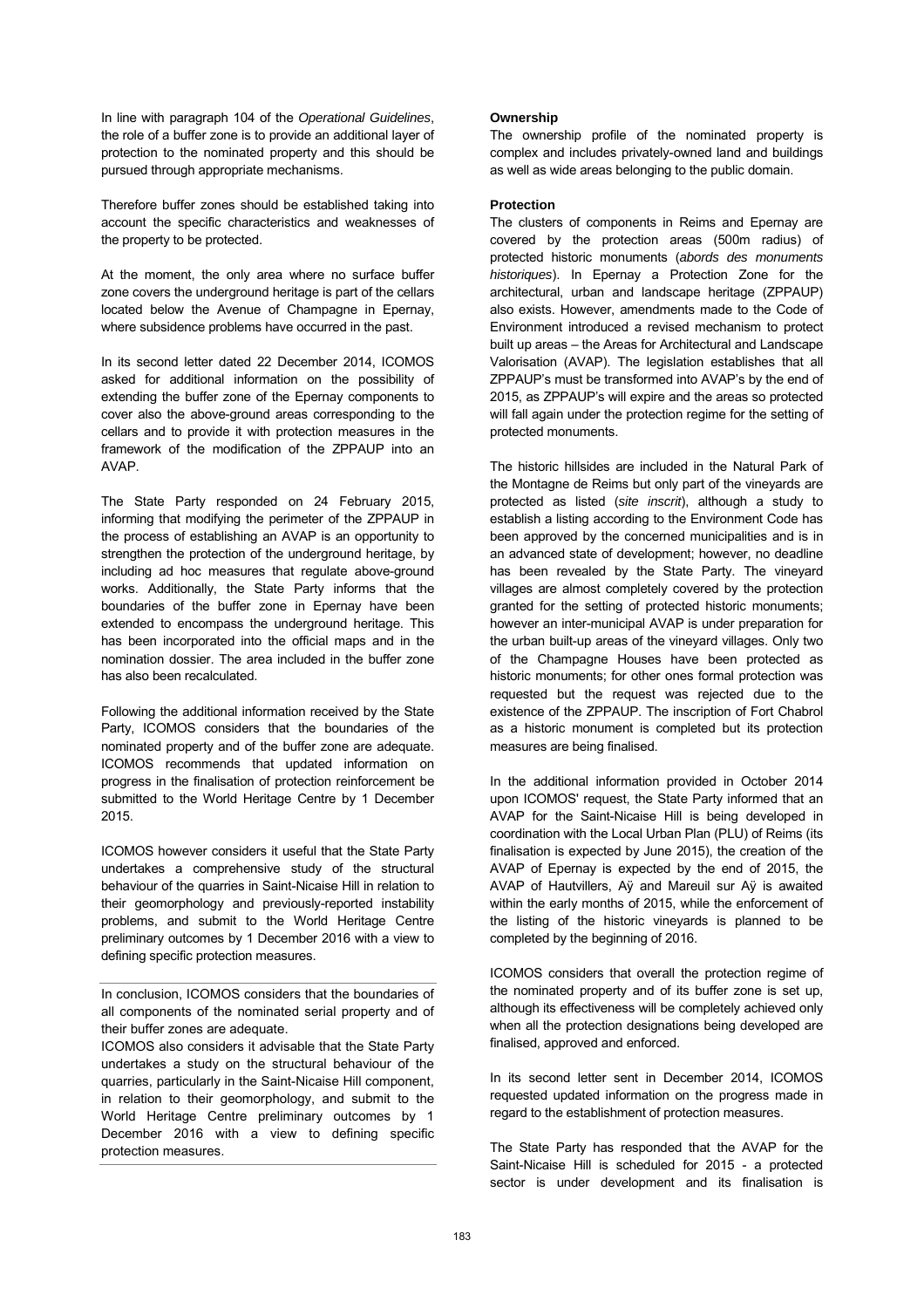expected within the 1<sup>st</sup> quarter of 2017; and in Epernay the AVAP will be finalised by July 2016 in conjunction with the revision of the PLU.

ICOMOS observes that, in comparison with the schedule submitted in October 2014, the finalisation of protection reinforcement is being slightly delayed: while this is understandable due to the complexity of the instruments being developed, ICOMOS considers it would be useful that the State Party submits updated information to the World Heritage Centre on the progressive finalisation of protection instruments, starting on 1 December 2016.

ICOMOS notes that only the former quarries annexed to the cellars of the Maison Ruinart are protected as site classé (1931), while other cellars do not seem to enjoy any specific protection status or mechanisms. Although their use represents an effective form of protection for cellars, ICOMOS considers it advisable that ad hoc measures be set up for their protection and sensible adaptation to evolving production requirements.

In the additional information provided, the State Party clarifies that some individual buildings or building complexes were not granted specific protection because the ZPPAUP or the AVAP were considered sufficient; in other cases however, specific heritage classification procedures have been completed or initiated.

The additional information provided by the State Party on the modification of the buffer zone in Epernay to cover the underground cellars, and the process being commenced to set up and extended the AVAP to coincide with the entirety of the buffer zone, clarify that the process to strengthen protection is well established.

ICOMOS also considers that specific protection mechanisms that take into account the detected instability of the underground cellar network should be established on the basis of an on-purpose scientific study and included in the AVAP or in planning provisions.

In conclusion, ICOMOS considers that the legal protection framework is adequate and the process for its reinforcement is well established and in progressive implementation. ICOMOS recommends that updated information on the progressive implementation of protection measures be periodically submitted by the State Party to the World Heritage Centre, starting on 1 December 2016, completed by a final report when the protection process is finalised for review by ICOMOS.

#### **Conservation**

The nomination dossier provides a detailed account of the state of conservation of the different elements comprised in the serial nomination as well as of their respective buffer zones, accompanied by a short account of already carried out or planned projects to overcome the encountered problems.

Complete and methodologically-coherent inventories of landscape, buildings and cellars do exist for both the nominated serial property and the buffer zones, which are collected in several reports and also document the state of conservation of these elements.

The minute landscape elements are recognised as vulnerable to farming modernisation processes. Hillside villages are much better preserved compared to those at the bottom of the valleys and along the river, which experienced contrasting development that affected their overall character. These trends are being reversed thanks to specific rehabilitation programmes for public spaces or to support private owners.

Interventions in public spaces and Champagne Houses have been carried out following adequate methods. The municipalities as well as the Champagne Houses have committed themselves to ensuring that the built heritage is adequately conserved. Municipal programmes for financial support have contributed to improving the conditions of the urban built heritage. The most extensive maintenance work falls on the Champagne Houses, which, however, carried on the wave of the nomination, have revived historical studies as well as conservation of their built and cultural heritage.

In conclusion, ICOMOS considers that the conservation of the nominated property is overall adequate, taking into account that a number of buildings have an eminently functional use. The conservation of the rural built heritage should be sustained. Appropriate and effective structural conservation interventions for the quarries/cellars should be studied and experiments carried out. Measures to protect or to restore the biodiversity of the landscape should be established and implemented.

#### **Management**

Management structures and processes, including traditional management processes

At the national level, to ensure coordination between the State and local entities, the State Party has conceived a Charter for the engagement in the management of World Heritage properties, which has been signed by the Ministries of Ecology, of Culture and by the Association of French World Heritage properties. This charter envisages forms of shared management and implies the supervision of a local commission chaired by the prefect of the region and including the state services, the representatives of the communities and the managers of the property. It will enter into force as soon as the property achieves World Heritage status.

The Association Paysages du Champagne has been established to be responsible for the nomination and it is planned to become the management structure. The first territorial conference has already taken place, in October 2014.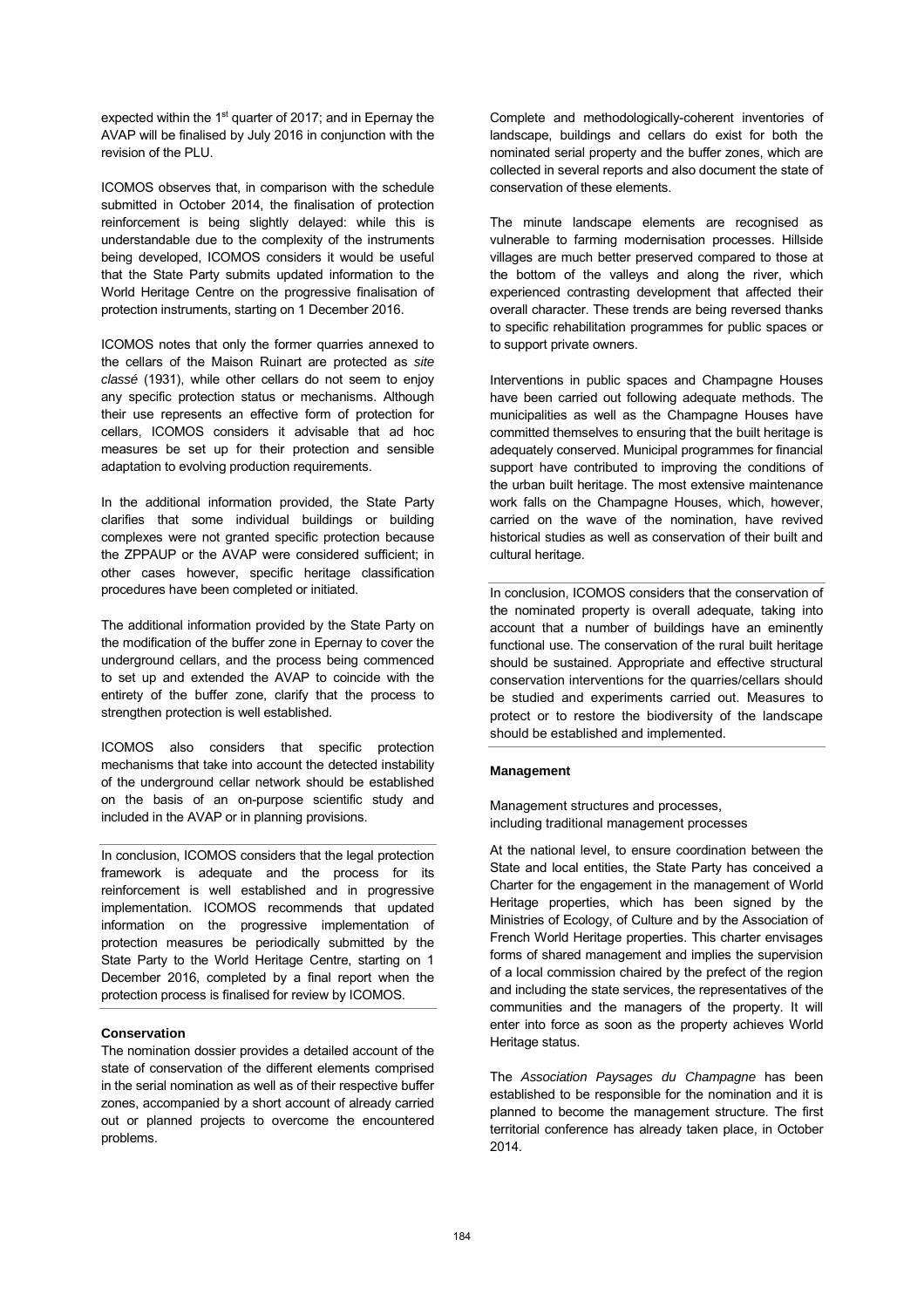In the preparation of the nomination, a Territorial Charter for the Landscapes of Champagne, engaging all signatories to respect goals of sustainable development, heritage protection, and consideration of the value of the nominated property within the planning tools, has been shared with the 320 municipalities included in the AOC appellation region, the relevant regional council of Champagne–Ardennes, and the general councils of Aube, Aisne, Marne, as well as other institutions. The Charter already had several accessions among municipalities and other institutions.

The management structure implies a territorial conference which acts as a platform for dialogue: it includes the tourism and economic stakeholders, as well as representatives of the territorial planning system, the protection of cultural heritage, and the environment, open to the territory covered by the AOC appellation.

The decision-making body of the management structure is the executive board, where viticultural professionals (through the Inter-professional Committee for Champagne - CIVC) and the collectives are represented. A scientific and a consultative committee assist the board in decisionmaking.

Upon ICOMOS' first request, the State Party submitted updated information concerning the progress made with the management system and further clarification on the functioning of the overall management structure: several activities have been carried out since the nomination dossier was submitted and these are clearly illustrated. It is envisaged that the juridical status of the management structure will be approved by the end of 2015 and the operational body Mission Coteaux, Maisons et Caves will be composed of a paid staff (three posts will be created).

Financial support of the management structure falls on the municipalities and collectives as well as on the professional organisations. Municipalities will contribute proportionally to their number of inhabitants. Actions to ensure sponsorship have also been undertaken.

ICOMOS considers that this step is very important for the effective management and coordination of activities and provisions in the area concerned.

ICOMOS also confirms that the envisaged management framework is a single one for the serial property, its buffer zone as well as its wider reference territory, that is, the entire AOC appellation. The territorial conference and the executive board appear to be the appropriate bodies through which verifying the coordination or promoting the harmonisation among existing planning instruments so as to ensure that their previsions respect the value of the nominated property.

Upon ICOMOS' request, the State Party has submitted additional information on the existing risk management tools: different plans have been developed to address specific threats, e.g., the flooding areas plan for the Marne river between Aÿ and Courthiezy (PSS 1976), the plan of flooding risk for Epernay (Plan R111-3, 1992) covering 8 municipalities, the prevention of flooding risk plan Marne– Epernay Sector (PPRi, under elaboration, finalisation end 2015-beginning 2016, approval 2017-018), the Prevention Risk plan for landslides for the Marne Valley (PPRn GT, 2014). Prevention plans include limitations in land-use for vulnerable areas.

Policy framework: management plans and arrangements, including visitor management and presentation

The overall policy framework for the nominated property, its buffer zone and its wider territory rests upon the planning system and particularly on the Scheme for Territorial Coherence (SCOT) which defines the lines of development and the objectives to be pursued through other planning instruments at the municipal level. The serial property is covered by two different SCOT: the one for the Reims Region (SCOT2R) and the one for Epernay and its region (SCOTER). The first includes among its goals the valorisation of urban diversity and the protection of the architectural built heritage. The SCOTER on the other hand focuses on the management of the built-up areas and on the preservation of landscapes and nature.

Municipalities have to adapt their planning provisions to the goals set by the SCOTs in their PLU (local urban plans - plans locaux d'Urbanisme). All the municipalities included in the nominated property are covered by PLU's, which ensure goal-based planning and urban projects.

The additional information provided in October 2014 by the State Party upon ICOMOS' request on the management plan clarified that it is adequately detailed and acts also as an action plan. It contains already detailed objectives to be achieved for each area, it identifies the responsibilities and establishes priorities and a time-frame for implementation.

The management plan is the operational side of the territorial charter that has been signed by all participants. It is articulated in three parts: the first contains the orientation document setting the framework of the longterm guidelines for the property, the result of participatory workshops and linked to the diagnostic phase documenting the state of conservation and the factors affecting the property; the second part articulates in detail the short term action plan, which contains phased and detailed actions, identified partners, assessment indicators and defined financial resources; the third part concerns the voluntary engagement of the AOC region stakeholders, within the framework of their competences, to preserve and enhance the agro-industrial landscape of champagne.

#### Involvement of the local communities

The Association has made significant and successful efforts to favour the participation of society in the nomination process. The territorial charter is the result of a participation and dialogue process among different stakeholders.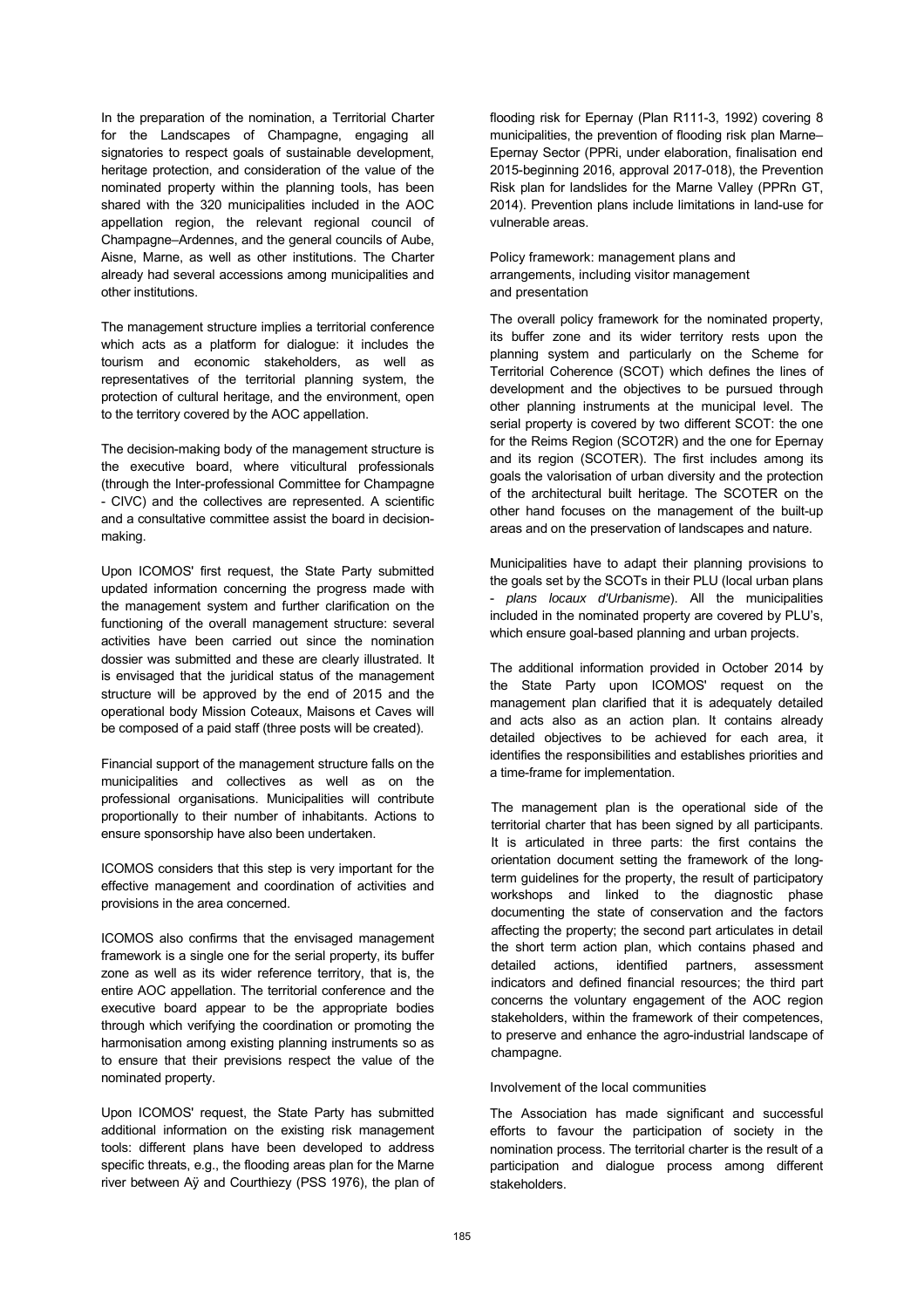Several activities have already been carried out to present and communicate the values of the nominated property; in particular, publications and leaflets in different languages about the property have been prepared to spread the knowledge of its values. Photographic competitions have been set up as well as didactic activities with the schools.

ICOMOS considers that the overall system that has been set up both at the State and the local level, although complex and multilayered, appears adequate as it is grounded in the multi-annual experience matured through the nomination process. The only worry concerns the small number of staff (3 posts) envisaged for the operational mission: unless it relies also on the staff of existing administrative structures, it seems very unlikely that this small number of people could accomplish the tasks assigned.

In conclusion, ICOMOS considers that the management system for the overall serial property appears adequate although there is a need to reinforce the envisaged mission staff at least through cooperation with relevant administrations and staff-sharing formulas.

# **6 Monitoring**

The monitoring system includes two different types of indicators: those necessary to assess the state of conservation of the property and those to assess the performance and management results. The first set lists several indicators already in use and in the responsibility of identified agencies, while the second type of monitoring concerns the achievement of management objectives at the three different levels in which the management plan has been organised: management orientation, focussing on the management framework; the action plan, focussing on specific activities to be carried out; and the monitoring of the subscription of the territorial charter.

ICOMOS has requested additional information on the periodicity of monitoring and the State Party has informed that the monitoring of the management objectives is carried out annually; however a mid-term assessment of the entire 5-year cycle is foreseen for each area of management.

In conclusion, ICOMOS considers that the monitoring system has been well conceived and structured, although there is a need to identify the most relevant indicators for the assessment of the state of conservation, relate them to the current issues of the property, and define an appropriate periodicity of measurement.

# **7 Conclusions**

The nominated property Hillsides, Houses and Cellars of Champagne is the original centre of the French region of Champagne-Ardennes, where the process of sparkling wine-making was developed from the  $17<sup>th</sup>$  century until rapid industrialisation occurred in the 19<sup>th</sup> century.

The fourteen components of the series represent a remarkable and coherent example of the territorial, urban and technological materialisation of a site-based agro-industrial system and contain the essential representative elements of the production of champagne and of the history of this production, which has enjoyed almost since the beginning international recognition. The three clusters of components include the supply basin that is the historic hillsides, the production units, that is the underground cellars, and the marketing spaces, that is the commerce houses.

The nomination dossier illustrates comprehensively the relevant aspects of the entire system from a geographical, technological and historical perspective. The role of each component is explained in relation to the whole production process and its historical development, highlighting its most important phases and the impact that the champagne enterprise had on this territory.

The components of the series exhibit appropriate boundaries that encompass the elements necessary to convey the significance of the property. The same can be said for the buffer zones as far as above-ground components are concerned; the additional information provided by the State Party in February 2015 on the extension of the buffer zone to cover also the underground cellars demonstrates the commitment of the State Party to the protection of the nominated property and confirms that all relevant attributes of the nominated property are adequately protected.

The components exhibit a good state of conservation and programmes to improve weaker situations are being implemented.

Considering the complexity, diversity and size of the nominated components, the legal protection is still uneven, with some components not covered yet by specific designations or protection measures. However, this aspect is currently being addressed, as confirmed by the additional information provided by the State Party in February 2015 and it is expected that protection of the nominated components and their buffer zone will be finalised throughout 2015, 2016 until early 2017 (Reims secteur sauvegardé).

The conceived management system appears welldeveloped and realistic in integrating different actions within one single vision. The Territorial Charter engaging the entire AOC region appears also to be an interesting solution to achieve a territorial cooperation with a view to sharing the advantages of World Heritage recognition in the wider champagne area, and to strengthen solidarity and resilience.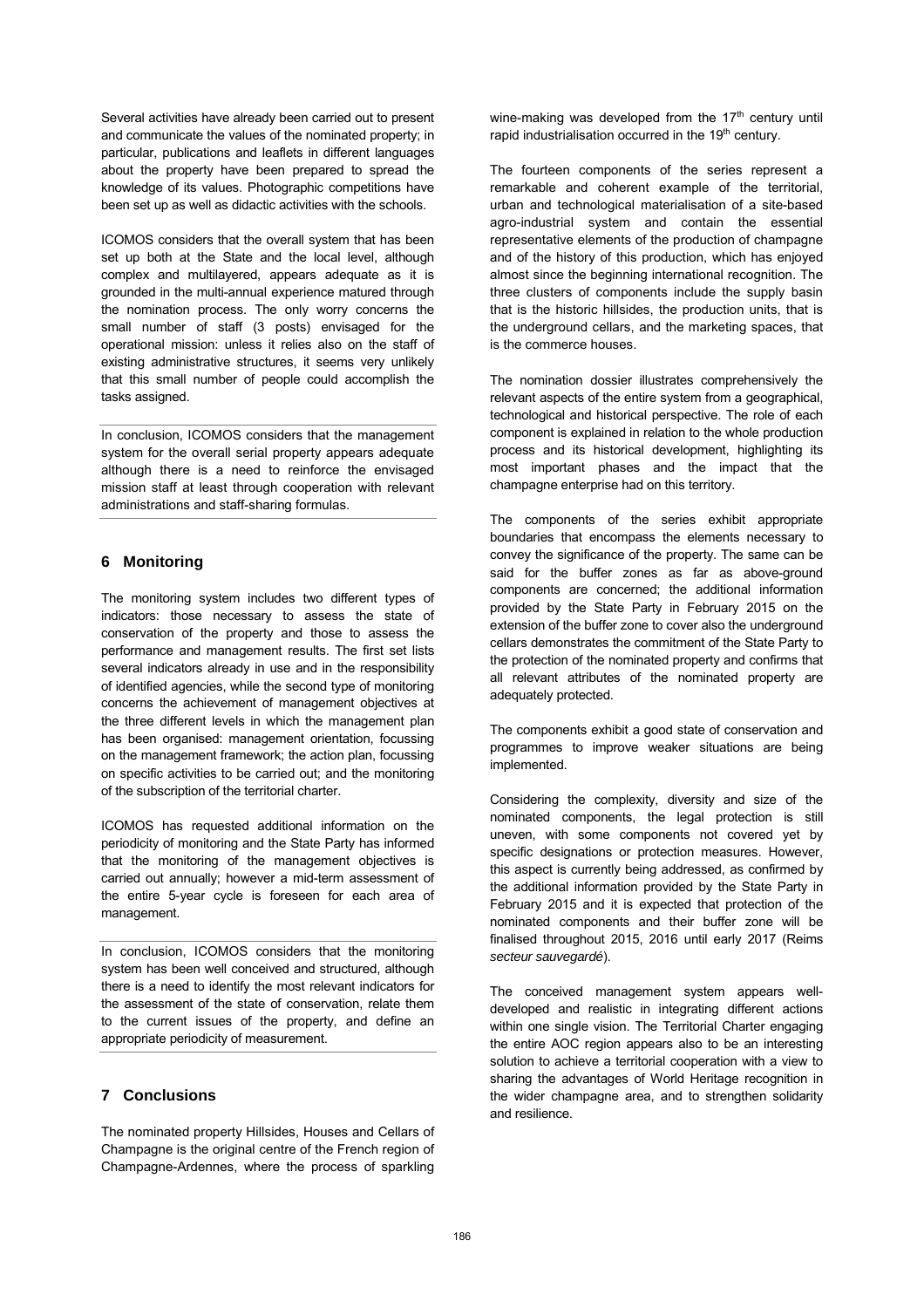# **8 Recommendations**

#### **Recommendations with respect to inscription**

ICOMOS recommends that the Champagne Hillsides, Houses and Cellars, France, be inscribed on the World Heritage List on the basis of **criteria (iii), (iv) and (vi)**.

### **Recommended Statement of Outstanding Universal Value**

#### Brief synthesis

In north-east France, on cool, chalky land, the Champagne Hillsides, Houses and Cellars form a very specific agro-industrial landscape, with the vineyards as the supply basin and villages and urban districts concentrating the production and trading functions. The imperatives of Champagne wine production have resulted in an original, three-pronged organisation, based on functional town planning, prestigious architecture and an underground heritage. This agro-industrial system, which has structured not only the landscape but also the local economy and daily life, is the outcome of a long process of development, technical and social innovations, and industrial and commercial transformations, which speeded up the transition from an artisanal crop to mass production of a product sold around the world.

Women and the Franco-German heirs of the old Champagne fairs played a special role in this evolution, which has its roots in Hautvillers, among the hills of Aÿ, the heart of the wine-growing sector. In the 18<sup>th</sup> and 19<sup>th</sup> centuries, it then spread to the two nearest towns, to Saint-Nicaise Hill in Reims and to Avenue de Champagne in Épernay, which were entirely built on the wine-growing activity of Champagne. The three ensembles that make up the property embody the Champagne terroir and serve as a living and a working environment and a showcase for traditional know-how. Patronage has also been a source of social innovation, the greatest emblem of which is the Chemin Vert garden city in Reims. This is the place where the benchmark method of producing sparkling wine was born, a method that would spread and be copied across the world from the  $19<sup>th</sup>$  century up to the present day. Champagne is a product of excellence, renowned as the universal symbol of festiveness, celebration and reconciliation.

**Criterion (iii)**: The Champagne Hillsides, Houses and Cellars are the outcome of expertise perfected over the generations, of exemplary inter-professional organisation and of the protection of the appellation, as well as the development of inter-cultural relations and social innovations over a long period of time, which women also took part in. Through the development of traditional knowhow, the people of Champagne have overcome a number of obstacles, both in the vineyards (a harsh climate and rather infertile chalky soils), and in the wine-making process, through their mastery of sparkling wine production techniques, and in assembly and bottling. Champagne enterprise was able to gain from the technological and entrepreneurial contributions of the British and Germans. The equilibrium between winegrowers and the Champagne Houses led to the development of a pioneering inter-professional structure that is still active today.

**Criterion (iv)**: As the legacy of wine-growing and winemaking practices perfected over the centuries, production in Champagne is founded on its supply basin (the vineyards), its processing sites (the vendangeoirs, where grapes are pressed, and the cellars) and its sales and distribution centres (the headquarters of the Houses). They are functionally intertwined and intrinsically linked to the chalky substratum where the vines grow, which is easy to hollow out and which is also found in the architecture. The production process specific to Champagne, based on secondary fermentation in the bottle, required a vast network of cellars. In Reims, the use of the former Gallo-Roman and medieval chalk quarries, and the digging of suitable cellars in Épernay or on the hillsides, led to the formation of an exceptional underground landscape – the hidden side of Champagne. As Champagne has been exported around the world since the  $18<sup>th</sup>$  century, trade development resulted in a special kind of town planning, which integrated functional and showcasing goals: new districts were built around production and sale centres, linked to the vineyards and to transport routes.

**Criterion (vi)**: The Champagne, Hillsides, Houses and Cellars, and particularly the Saint-Nicaise Hill, with its monumental quarry-cellars and its early Champagne Houses, and the Avenue of Champagne, with the showcasing spaces of the commerce houses, convey in an outstanding manner the unique and world-renowned image of Champagne as a symbol of the French art of living, of festiveness and celebration, of reconciliation and victory (particularly in sport). Literature, painting, caricatures, posters, music, cinema, photography and even comics all testify to the influence and the constancy of this unique wine's image.

### Integrity

The Property includes the most representative and best preserved elements, testifying to the birth, production and spread of Champagne, through symbiotic functional and territorial organisation. The entire Property has recovered from wars, the phylloxera crisis and the winegrowers' revolts. The hillside villages, limited by the topography and high value of the vineyards, remain well preserved within their original limits. Landscape and plots have changed very little and the built heritage is still in good condition. Although it was bombarded during the First World War, Saint-Nicaise Hill was restored and has maintained its function. The chalk quarries are still used in Champagne production and the network of cellars is well preserved and still perfectly operational. Long-term safeguarding of the visual integrity of the property requires monitoring of large energy installations; whilst functional integrity may benefit from a program to restore bio-diversity, which may also contribute to Champagne specificity.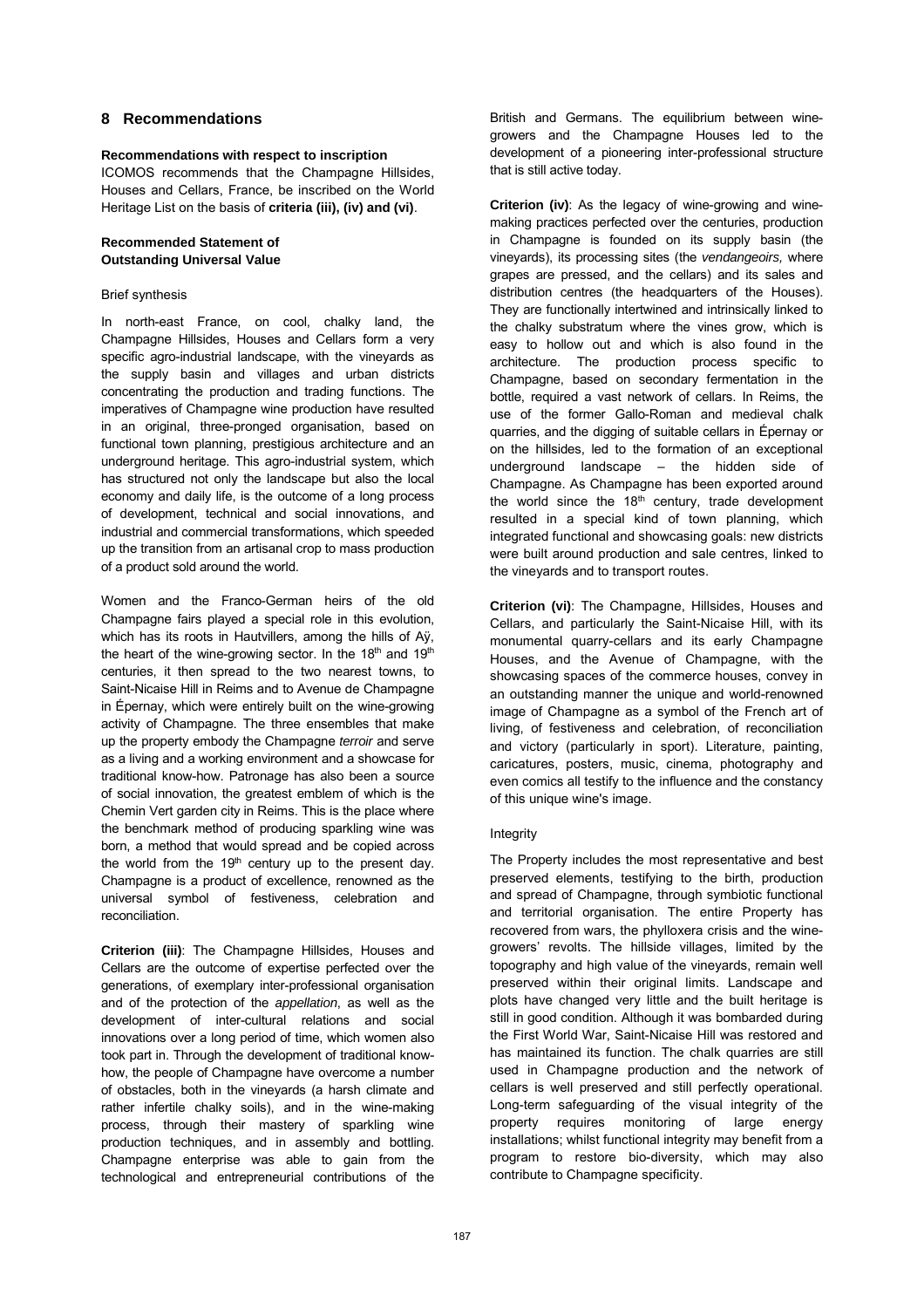#### Authenticity

Extensive archival, written and iconographic documentation attests to the history and development of the Champagne story in the area, and to the minor changes to the visual qualities of the landscape. As was the case across the whole of Europe, phylloxera decimated the vines: the replanting of grafted, trellised vines, to replace ungrafted, bulk vines, did not lead to much visible change, although it does bear witness to this major crisis in wine-growing history. The hillsides of Hautvillers, Aÿ and Mareuil sur-Aÿ have exported their wine continuously for at least four centuries and testify to the vine-growing monoculture based on the oldest form of external trade in Champagne. The Champagne Houses have ensured the safeguarding of their architectural heritage, including the original decor and furniture, to a large extent, and they are still used for activities related to the Champagne enterprise.

#### Management and protection requirements

The property benefits from a comprehensive protection scheme, applying the tools provided by regulations, contracts, land management and heritage-listing, and backed by French and European legislation.

Other tools strengthen this scheme ; for example, designated Aires de mise en Valeur de l'Architecture et du Patrimoine (AVAP) areas, or zones protected as secteur sauvegardé. The boundaries of the official Champagne appellation, comprising over 300 towns and villages, has been defined as a "commitment zone" within the management system. Here, the local communities, the wine growing profession and other stakeholders undertake, on a voluntary basis, to conserve and enhance their landscape and heritage. This commitment zone constitutes the setting and surroundings of the property, and is also a coherent historical and geographical ensemble, embodied by the property and without which its value cannot be understood. It allows for the implementation of extended management and ensures actions taken to enhance the landscape, heritage and the environmental are consistent with one another.

To ensure effective conservation of the Outstanding Universal Value, a management structure has been set up, bringing together public and private stakeholders, project managers and representative bodies. The management plan for the Champagne Hillsides, Houses and Cellars is a tool for regional development as well as for protection. It incorporates the overall framework associated with the history of the Property and its territory as it is both conceived and experienced.

#### **Additional recommendations**

ICOMOS recommends that the State Party give consideration to the following:

• Providing an updated calendar for the finalisation of the protection designations currently being established;

- Developing an Heritage Impact Assessment for the wind farm projects of Pocancy-Champigneul;
- Undertaking a comprehensive study on the structural behaviour of the quarries in the Saint-Nicaise Hill with a view to defining specific protection/ preservation measures, including an appropriate buffer zone related to their specificity, an adequate and effective structural conservation strategy, and appropriate interventions;
- Selecting the most relevant indicators for the assessment of the state of conservation in relation to the state of conservation of the property and of its value, and define an appropriate periodicity of measurement for each of them;
- Establishing and implementing measures to protect or to restore the biodiversity of the landscape;
- Submitting to the World Heritage Centre by 1 December 2015 and 1 December 2016, a progress report on the implementation of the above-mentioned recommendations ;
- Submitting to the World Heritage Centre by 1 December 2017, a report on the implementation of<br>the above-mentioned recommendations for the above-mentioned recommendations for examination by the World Heritage Committee at its 42nd session in 2018.
- Submitting all new projects located within the Mercier House estate at the south of the Place de la République to the World Heritage Committee for examination, in accordance with paragraph 172 of the Operational Guidelines for the Implementation of the World Heritage Convention.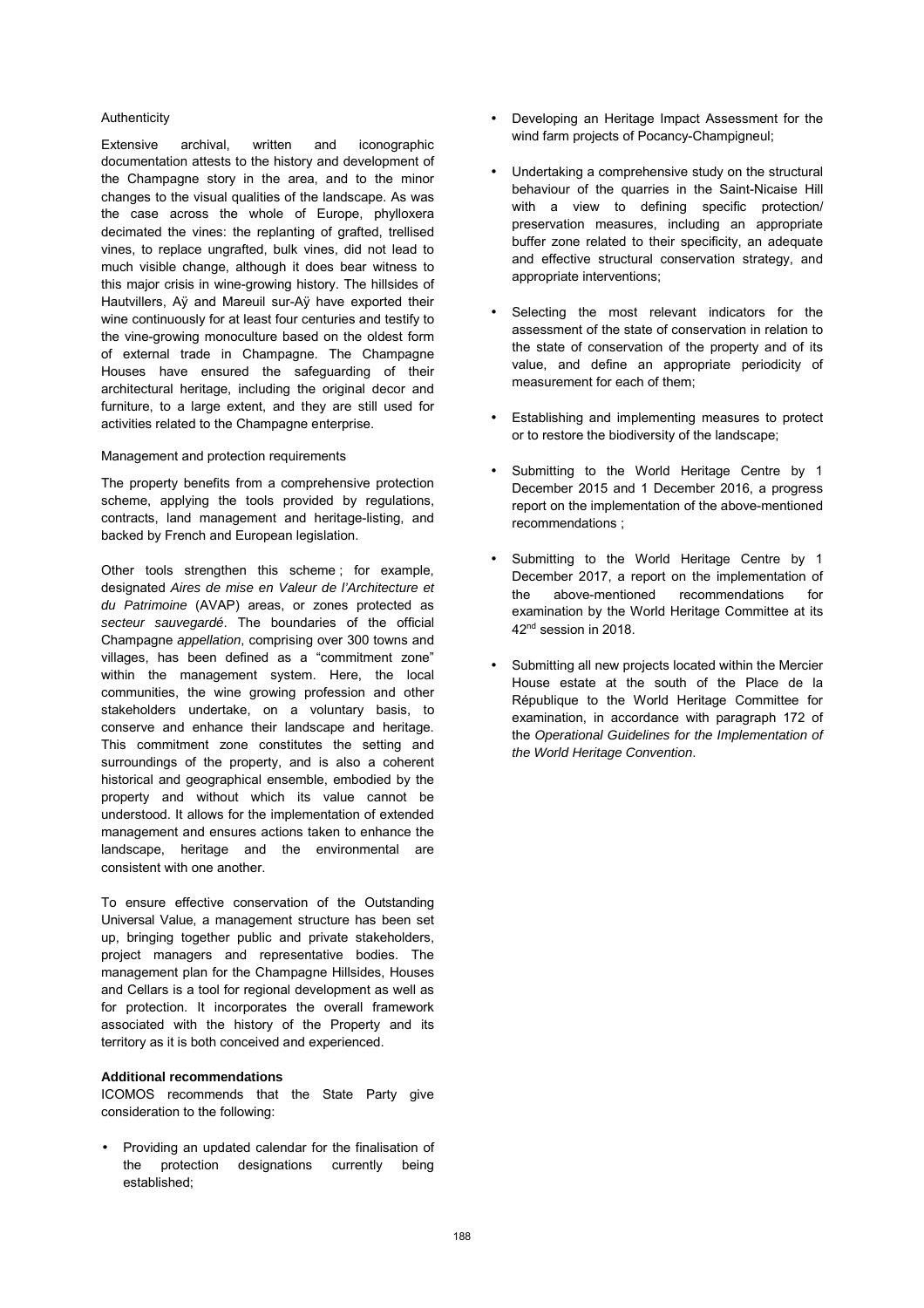

Map showing the boundaries of the nominated property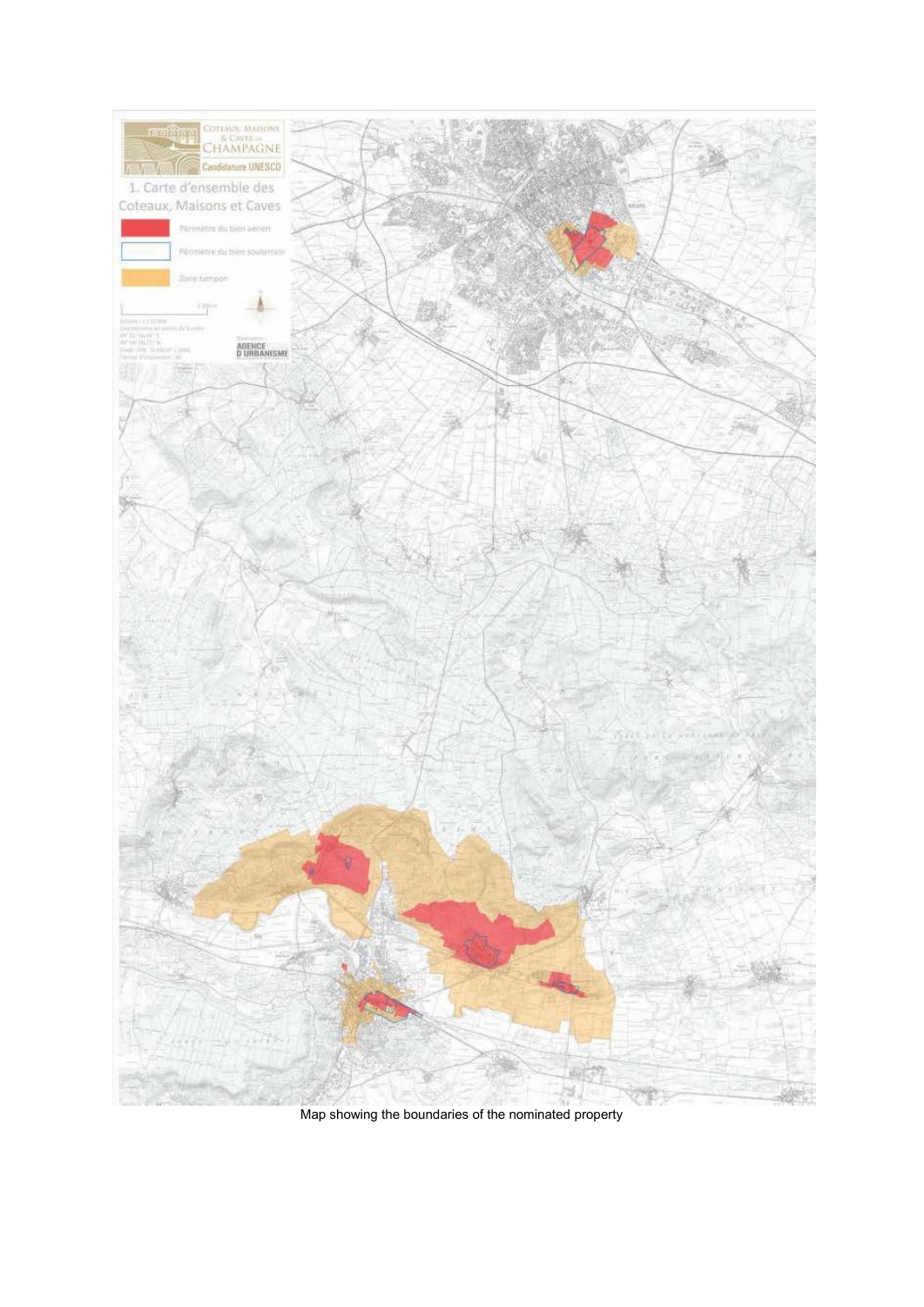

Plan representing the hillsides of Hautvilliers and Cumières



Panoramic view of the vineyard under the snow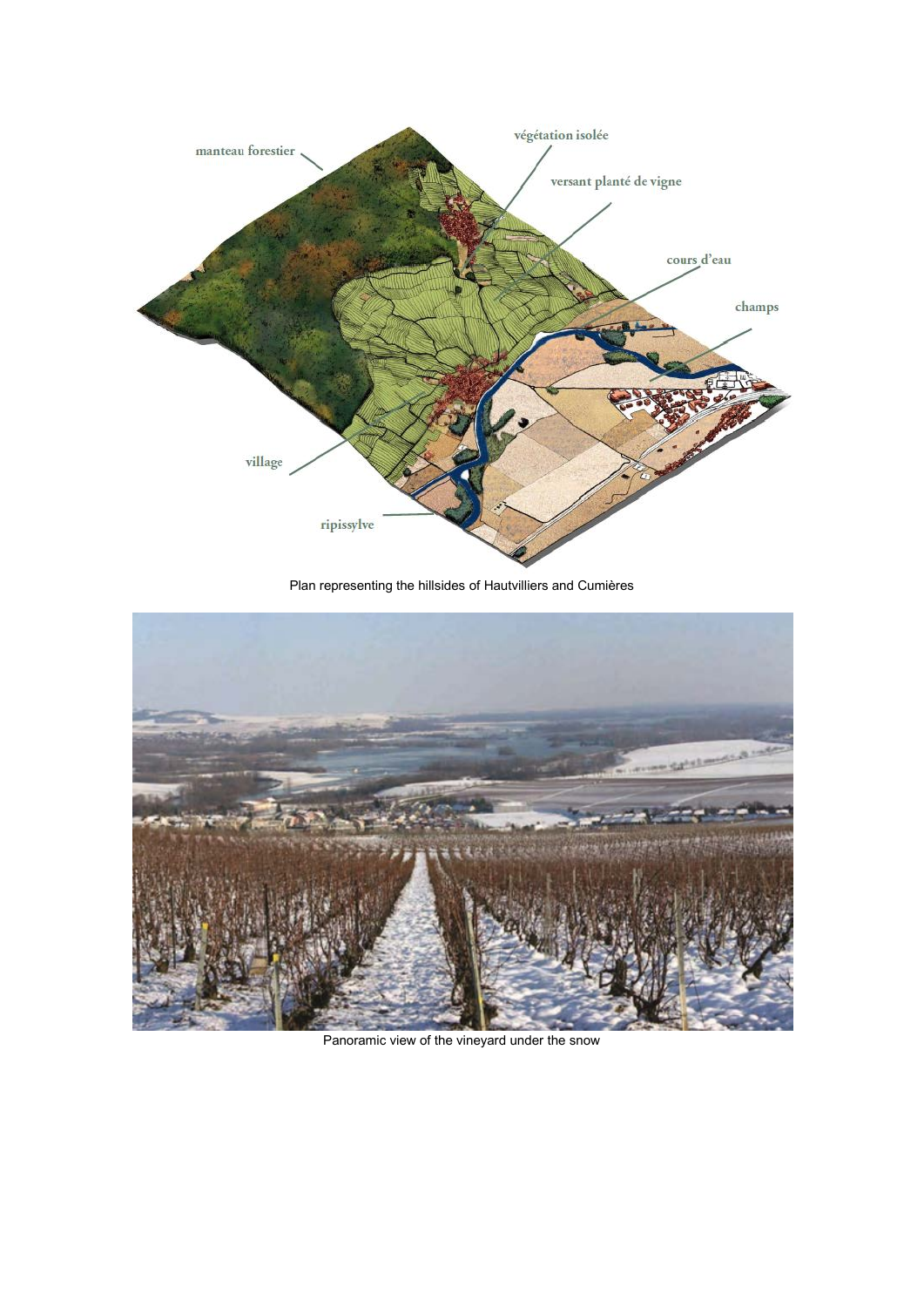

Chalk quarry of Veuve-Clicquot House